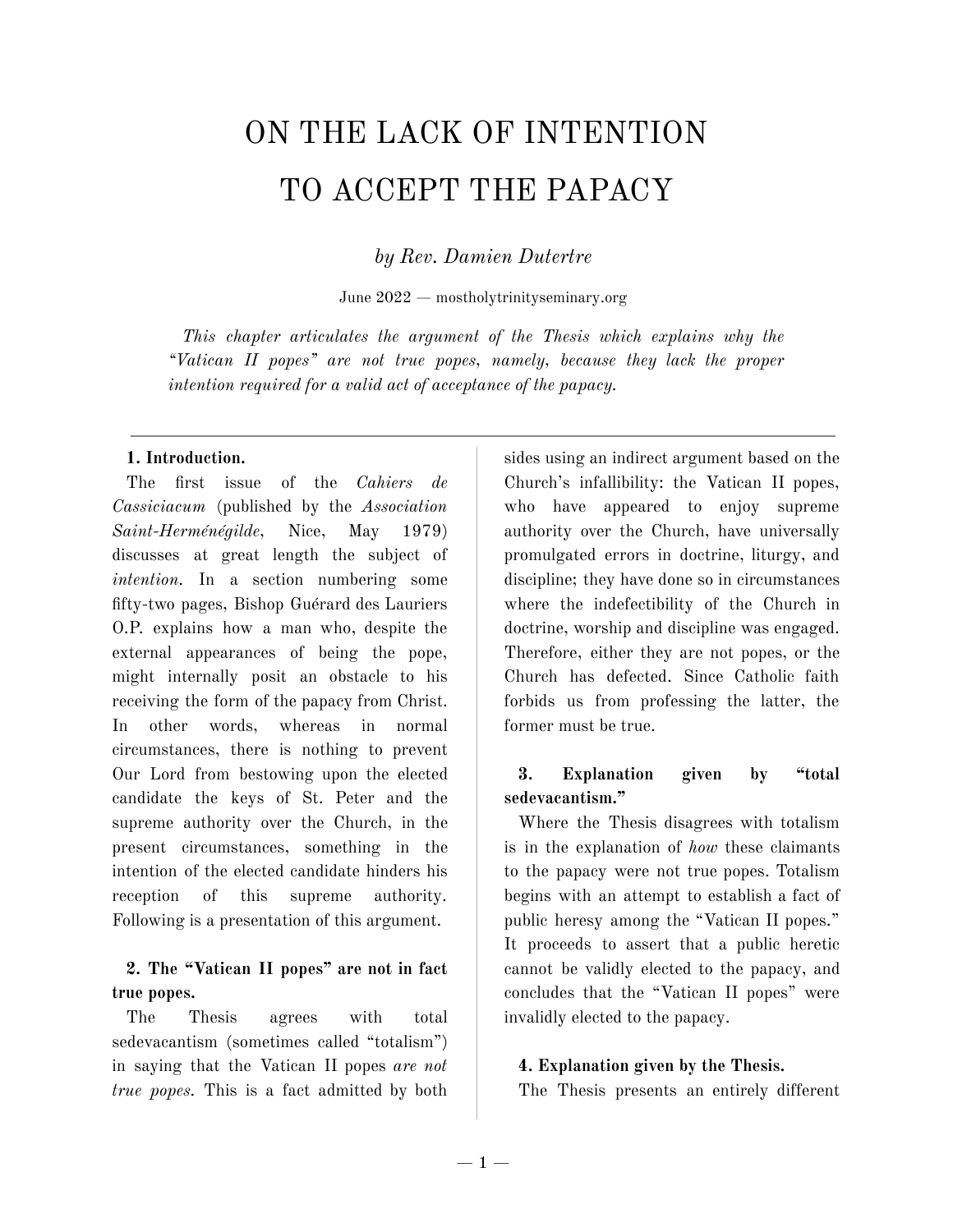argument, based on metaphysical considerations of the act of acceptance of the papacy and the nature of authority. *These are two completely distinct arguments.* Adherents to the Thesis reject the totalist argument as false. The reason for this is that Canon Law clearly indicates that undeclared heretics can validly elect and be elected in the Church, at least for as long as their delict of heresy is not recognized (this will be thoroughly studied in its proper chapter).

On the other hand, the argument presented by Bishop des Lauriers can be briefly summarized thus: in order to become the pope and receive authority from Christ, the elect must truly accept the papacy.

This argument is therefore proper to the Thesis: The "Vatican II popes" are not true popes on account of the fact that they did not properly accept their election to the papacy.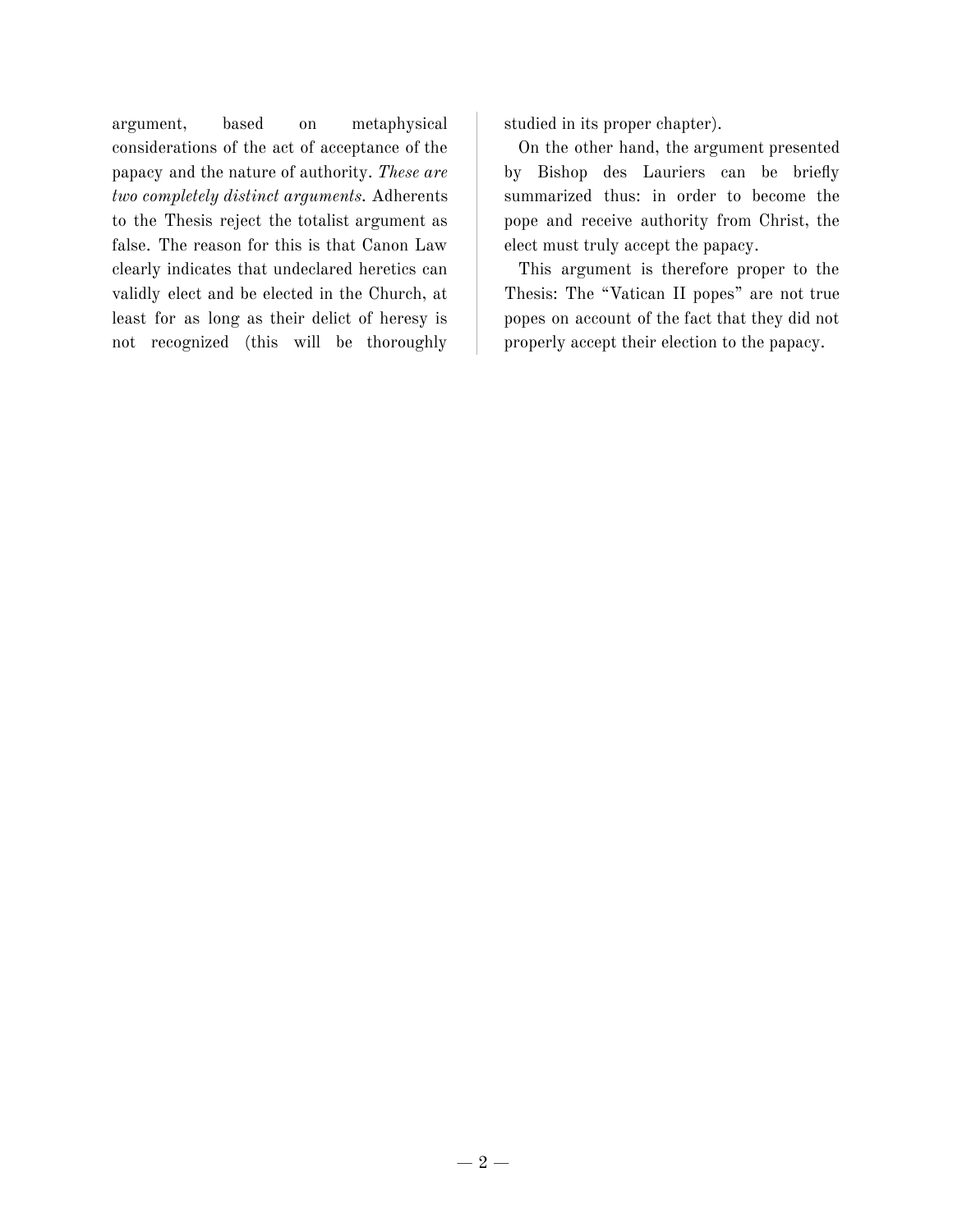#### FIRST ARTICLE

# **MATTER AND FORM IN THE PAPACY**

**5. Elements involved in the making of a pope.**

Let us consider the requisite determinations which are brought together in the person of a pope. The 1917 Code of Canon Law, can. 219, indicates:

The Roman Pontiff, legitimately elected, as soon as he accepts the election, receives by divine law, the full power of supreme jurisdiction.

There are therefore three elements which support the affirmation that someone is the pope:

1. legitimate election

2. acceptance of the election by the elected person

3. the full power of supreme jurisdiction, received directly from Christ.

These three elements have separate causes: election is carried out *by the electors;* acceptance is given *by the person elected;* and the supreme power is communicated to him *by God.*

We can therefore clearly distinguish the three stages of the formation of a pope. First, a group of men (the college of cardinals) lawfully elect a candidate. Second, this candidate accepts the papacy. Third, God bestows upon the elected man the supreme authority over the Church, thus making him *the pope.*

#### **6. Matter and form in the papacy.**

Theologians who have described this process have used the analogous terms of *matter* and *form*, which in man, for example,

are the body and the soul, respectively. These terms have been applied analogously by philosophers and theologians for making distinctions in the sphere of human morality. The application of these concepts (*matter*, *form*) to sacramental theology, for example, is well-known.

In the administration of the sacrament of baptism, the washing with water on the forehead is the *matter* of the sacrament: it could be made into a sacrament, if one were to say the *form*, the formula of baptism, to determine that this washing is indeed no mere cleansing, but the sacrament of baptism.

Thus, also, in moral theology something is said to be a *material* sin if it is objectively wrong. It becomes a *formal* sin if it was deliberately intended. For example, to eat meat on Friday is objectively wrong, it is a *material* sin, it is the *matter* of sin, and will indeed be a true sin, a *formal* sin, if it was done deliberately. But if someone were to eat meat on Friday by mistake, it would only be a *material* sin, which is no sin at all and does not need to be confessed.

In the case of the pope, theologians have also made a distinction between the *subject* (the person) receiving the papacy, and the *authority* of the papacy itself, describing the former as the *matter* of the pope, whereas the latter is the *form* of the papacy. By the process of election and acceptance, a subject, the *matter*, is prepared and disposed to receive from God the *form* of the papacy, that is, the supreme authority over the Church. The union of this matter and this form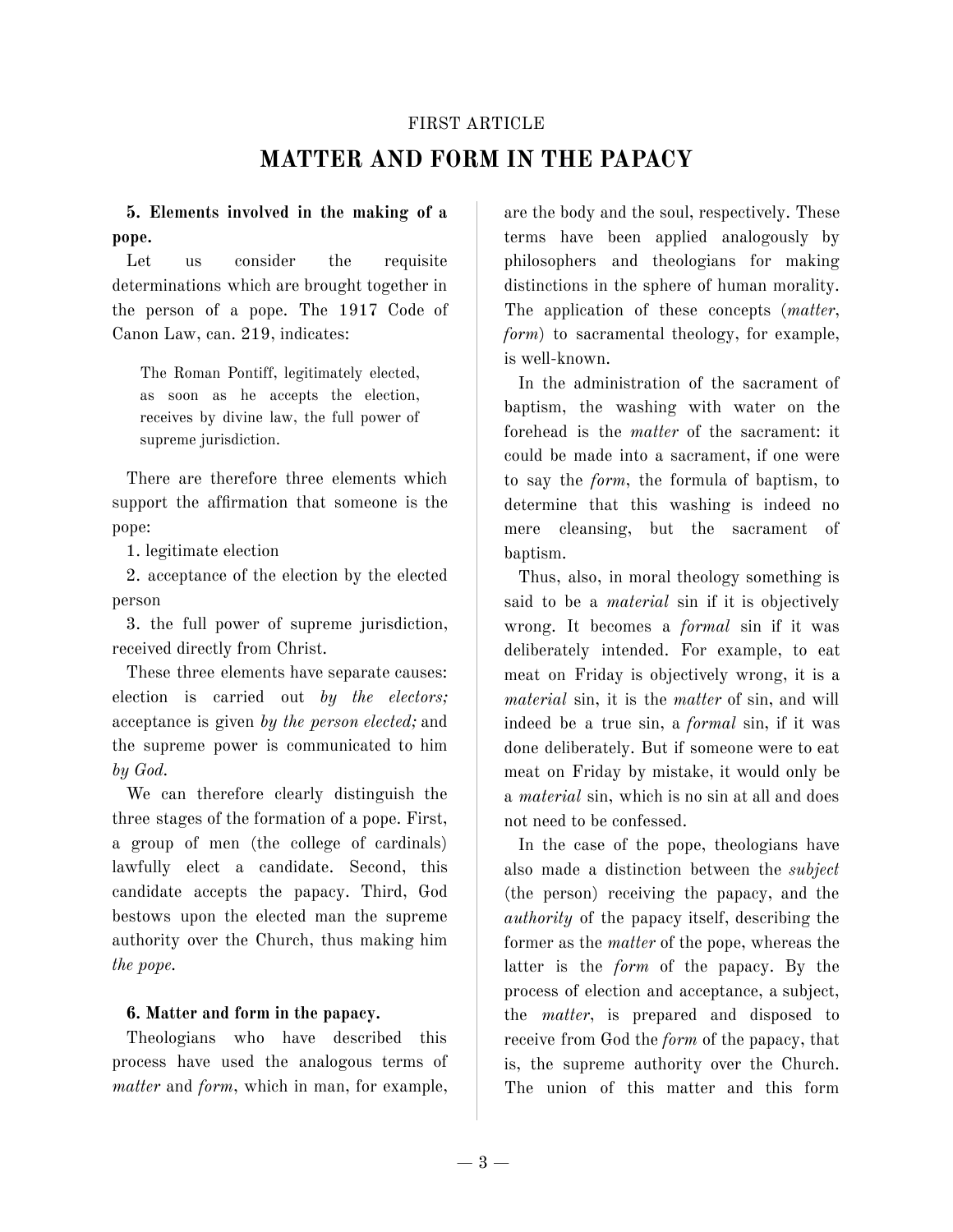produces a valid pope.

St. Robert Bellarmine (*De Romano Pontifice,* Bk. II, c. XXX) writes:

Therefore, when Cardinals create the Pontiff, they exercise their authority not over the Pontiff, because he does not yet exist; but over the **matter**, that is, over the person whom they dispose in a certain measure through election, that he might receive the **form** of the pontificate from God.

The same distinction is accepted by St. Antoninus and Cardinal Cajetan. It is therefore false to claim, as many have done, that the Thesis is a novelty in applying these distinctions to the papacy.<sup>1</sup>

It is also clearly false to say that by conceding to the "Vatican II popes" a *material* aspect of the papacy, the Thesis is really conceding power and authority to them. In the same way that washing your forehead is no baptism, or that eating meat on Friday by mistake is no sin, so also a *material* pope (a person elected to the papacy) is no pope. However, just as you cannot confer baptism without the *material* element of the washing with water; or just as you cannot have a sin unless there is something objectively, *materially*, sinful (at least as perceived by the person), so also you cannot ever have a real, *formal*, pope, unless you have, first, a *matter* disposed to receive the papacy, viz., a man elected by the conclave.

# **7. Matter and form of the papacy in the absence of a pope.**

When the pope dies, the papacy is thus said to remain under its *material aspect* in the ability of the Church to elect a successor, and under its *formal aspect* in Christ, ready to grant authority to the elect. Such is the teaching of St Antoninus (1389-1459):

Such [papal] power remains in the Church and in the College [of Cardinals] with respect to that which is **material** in the papacy, since after the death of the pope the College is able, through election, to determine a person to the papacy, that it be such or such a one. … Hence, if by the name of papacy we understand the election and determination of the person (which is the **material** thing in the

<sup>&</sup>lt;sup>1</sup> And even if, by hypothesis, no theologian had done it previously, this would not invalidate the Thesis merely for that reason. The science of theology has been developed over the centuries by theologians who have slowly deepened our understanding of the faith. Every step of this development, in that sense, could be accused of being a "novelty." This attitude, found among some, of refusing to meditate upon, and theologically analyze, the present crisis is deeply alarming. It is contrary to the life of faith, which should permeate our whole life, and particularly our highest faculty, which is our intellect. Many Catholics want to find a "quote" from a previous theologian describing entirely our situation. There is none, other than the writings of Bishop Guérard des Lauriers. The present situation was never imagined even speculatively by any theologian prior to the Second Vatican Council. One should not therefore try to read the works of past theologians as if they were commenting on the present crisis in the Church. Such a reading would be to take them out of context. Rather, one should understand the universal principles perennially taught by the Church's approved theologians, in order to apply them harmoniously to the present crisis. As Bp Guérard des Lauriers remarked: "Theology, at least sometimes, consists in thinking, and not merely in repeating." In this presentation of the Thesis, however, we purposely

make appeal to many approved theologians who have studied *similar* cases, to show that, if the Thesis cannot be entirely found, as a whole, in the speculations of past theologians, its principles, however, are common in traditional theology.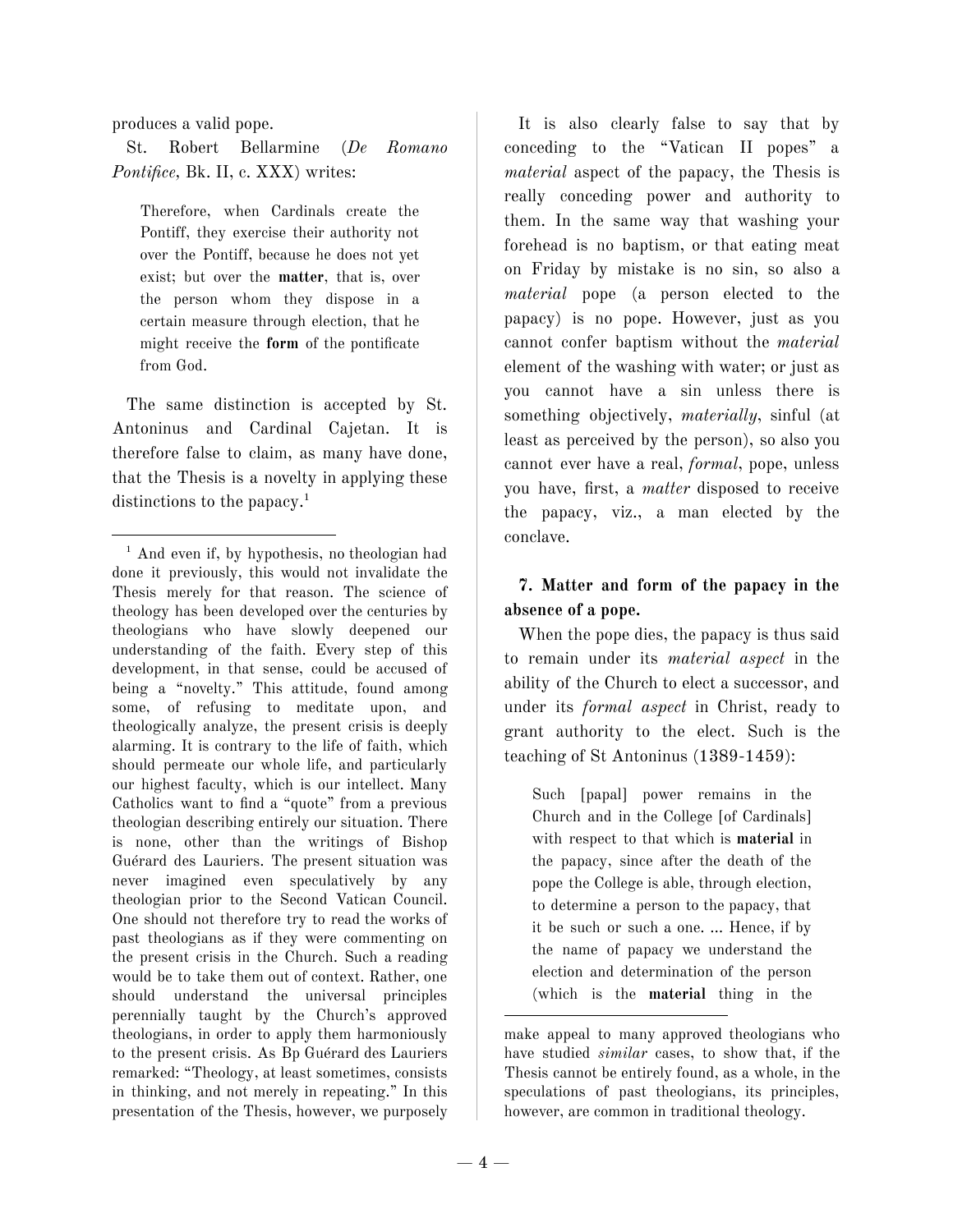papacy, as has been said before) then such power remains in the College after the death of the pope. But if by the name of papal power we understand his authority and jurisdiction (which is the **formal** thing), then such power never dies, because it always remains in Christ. 2

As long as these two aspects of the papacy remain: the *material aspect* in the Church, and the *formal aspect* in Christ, the papacy is not lost. Neither is the teaching of the 1870 Vatican Council denied, which teaches that St. Peter will have perennial successors.

To expect Christ to provide not only the formal aspect of the papacy, which is the supreme authority of the pope, but also its material aspect, which is the designation of a man to receive the papacy, would be logically committed to the admission of the loss of apostolicity in the Roman See and in the universal Church. For even if a pope were named directly from heaven, he would not be the true *successor of St. Peter.* By analogy, a man created directly from God without being *procreated* by human parents could not be a descendant from Adam. Therefore, any system unable to explain the continuation of the material aspect of the papacy in the Church ought to be abandoned.

# **8. The Thesis maintains that the "Vatican II popes" are not popes** *formally***, but only** *materially***.**

This shall be proved later. Let it suffice for now to explain its meaning. The Thesis says that the "Vatican II popes" are not *formally* popes, that is, they are not really popes and

have no authority. However, the Thesis says that they are popes *materially,* meaning that they have received one of the aspects of the papacy: the election. A person elected to be pope is no pope, certainly, just like a mere washing of the forehead is no baptism. But just like water poured on the head of a person *could be made* into the sacrament of baptism, if someone were to pronounce the words of baptism, so also a person elected to the papacy *could be made into a real pope* if he were to accept the papacy and receive authority from God.

<sup>2</sup> St. Antoninus of Florence, *Summa Sacrae Theologiae, Juris Pontificii et Caesarei,* Tertia Pars, Tl. 21, Venetiis 1581.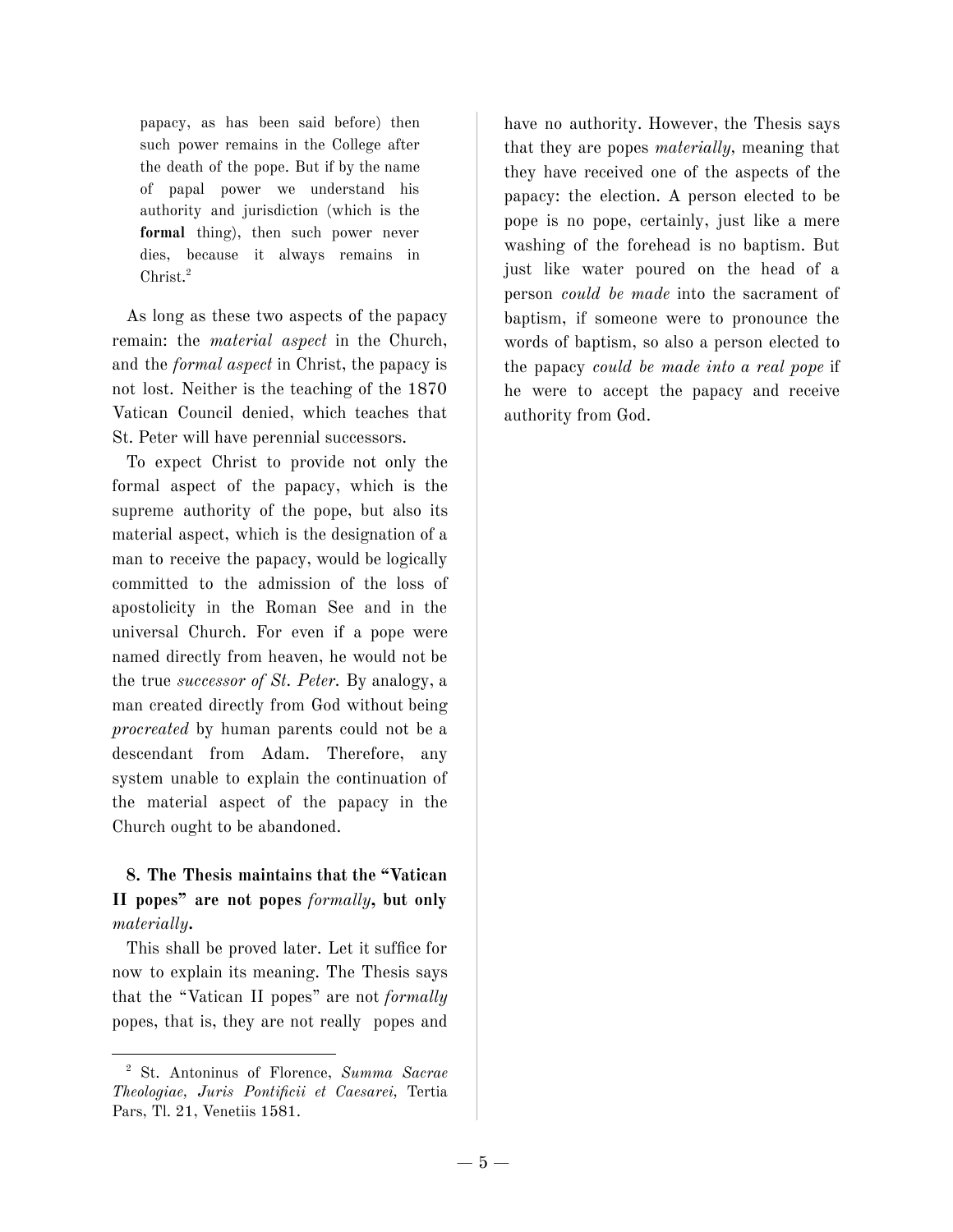# SECOND ARTICLE **THE ULTIMATE DISPOSITION OF THE MATTER: THE ACCEPTANCE**

#### **9. The acceptance of the election.**

By its nature, the intellect seeks to know the essence of a reality of which it grasps the existence. Now, the absence of authority in the Vatican II popes is known as a *fact*, as we have explained, but it is not yet understood as to the manner by which this lack of authority is brought into being.

We know as a *fact* that the "Vatican II popes," despite apparently valid elections, have not received the supreme authority from Christ. Is this possible? The answer is in the affirmative, since between a legitimate election and the reception of authority from God there is required a middle act, as we have seen: the acceptance of the election by the person elected. This is an act of the will, on the part of the elect, which should be manifested externally, but by its very nature needs also to be internal to be valid. In other words, it is necessary that the elect sincerely **have** and **express** his acceptance of the election. By a simple act of the will, therefore, the elect can choose to receive the supreme authority of the Church, or refuse it. He may also accept it for a time, and then willingly resign it later on; Pope St. Celestine (who reigned between July and December of 1294) is a well-known example of this. This simple act of the will is called the acceptance. It is said to be the ultimate disposition of matter, in the sense that it is the last preparation necessary on the part of man in order that someone may receive the pontifical authority from God.

#### **10. Role of the acceptance.**

According to Bonacina, <sup>3</sup> acceptance does not mean that the pope constitutes himself as a pope, or joins the papacy to himself,

because the consent to the election is not the election or creation or constituting of a pope, but a condition required for the complete effect of the election and the constitution of a pope. 4

### Cardinal Cajetan<sup>5</sup> teaches similarly:

Ever since the immediate institution of the first "Peter" by Christ Himself, the union between the papacy and Peter does not come from God but from man. This is made evident from the fact that this union is produced through the intermediary of a human election. Two human acts of consent contribute to this effect, namely that of the electors and that of the elect. **It is indeed necessary** that the electors elect voluntarily, and **that the elect accepts the election voluntarily, for otherwise nothing**

<sup>3</sup> Martin Bonacina (1585-1631) was a theologian, Auxiliary Bishop of Prague, and Titular Bishop of Utica. He is one of the few theologians to have dedicated an entire tract to the thorough analysis of the election of the pope.

<sup>4</sup> Bonacina, *Tractatus de Legitima Summi Pontificis Electione*, Venetiis 1638, Apud Petrum Turrinum, pp. 50-53.

<sup>5</sup> Tommaso de Vio Gaetani Cajetan (1469-1534) was a Dominican cardinal, philosopher, theologian, and exegete. He is one of the greatest commentators of St. Thomas Aquinas' works.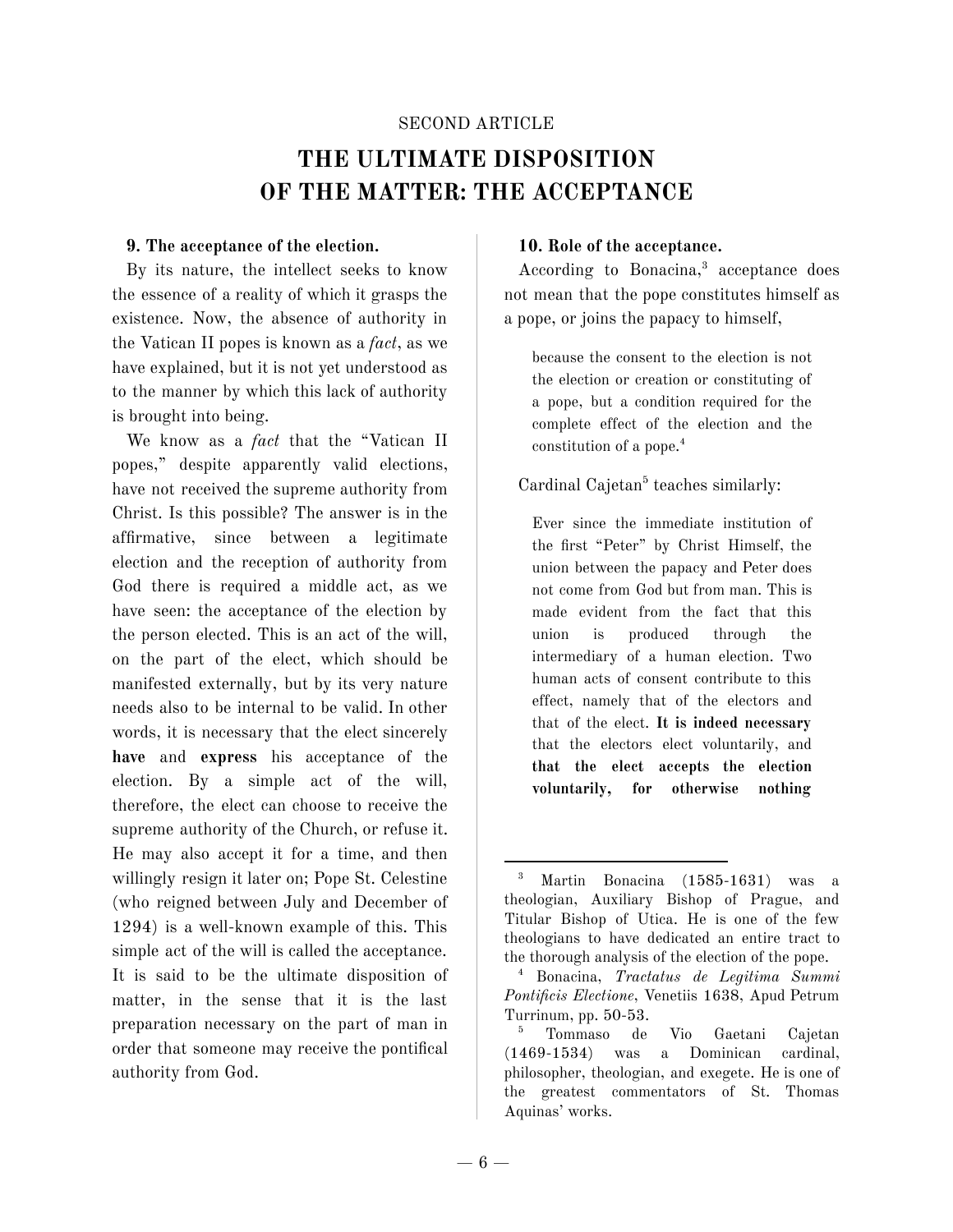#### **happens.** 6

Passerini<sup>7</sup> explains:

The elect is not pope except after his consent, and by virtue of the consent, which by nature precedes the Pontificate. 8

Bonacina says again in equivalent terms (*ibid.*):

The fourth condition is that the person elected consent. The reason for this is, first, that no one can begin to possess something in a moral manner without his consent; therefore in order that someone begin to possess the papacy or Pontifical power, his consent is necessary. Also, because by the conferral of the papacy the person elected contracts many obligations, and is obliged as if by a contract (*quasi ex contractu*); but an obligation from a contract or quasi-contract is not contracted without consent, as Cajetan rightly says in chapter 26 of his first book *De Comparatione Papae et Concilii*.

### **11. Interval between election and acceptance.**

In the interval between the election and the acceptance, the elect alone has the material aspect of the papacy (still requiring to be completed by the acceptance), but not yet the formal aspect. The duration of this interval is able to be determined by the electors, but in itself is indefinite.

Bonacina explains again (*ibid.*):

A greater difficulty is whether the College of Cardinals has any power over the person elected, who has not yet accepted the election. It seems to me that one should answer with Sopranus (in the above-quoted place) that they have the power to order him that he accept the election as soon as possible, or that he decline it, if he be unwilling to accept it. The reason is that during the vacancy of the See the whole College has power over each single Cardinal, at least in those things that pertain to the election, [as can be seen in] the above-quoted chapter *Ubi Periculum:* hence it can force the elected to person to accept the election or to decline it, if he is unwilling to accept it.

# **12. Different alternatives are possible in the interval between election and acceptance.**

As a matter of fact, the elect can either accept or refuse the election, or do neither. In the case of acceptance, he becomes a true pope. In the case of refusal, he returns to the state he was before the election, and someone else could, and should, be elected in his place. In the case of neither acceptance nor refusal, which is the more interesting, he remains the elect of the conclave without as yet being a true pope, endowed with supreme authority, for as long as he does not make a decision.

<sup>6</sup> Cajetan, *De Comparatione Auctoritatis Papae et Concilii,* chapter XX. Emphasis added.

<sup>&</sup>lt;sup>7</sup> The Rev. Peter Mary Passerini O.P. is a prominent thomist of the 17th century, whose works continued to be studied in the following centuries. He also was the vicar general of the Dominican order. He is one of the few theologians who have written an entire treaty dedicated to the thorough analysis of the election of the pope. Fr Garrigou-Lagrange O.P. praises him greatly, and follows him, for example, on the question of what formally constitutes christian perfection. In his work *Christian Perfection and Contemplation*, Fr Garrigou-Lagrange refers to him as "the great canonist Passerini, O.P., who was a profound theologian and most faithful to St. Thomas".

<sup>8</sup> Passerini, *Tractatus de Electione Papae,* Rome, 1670, p. 155.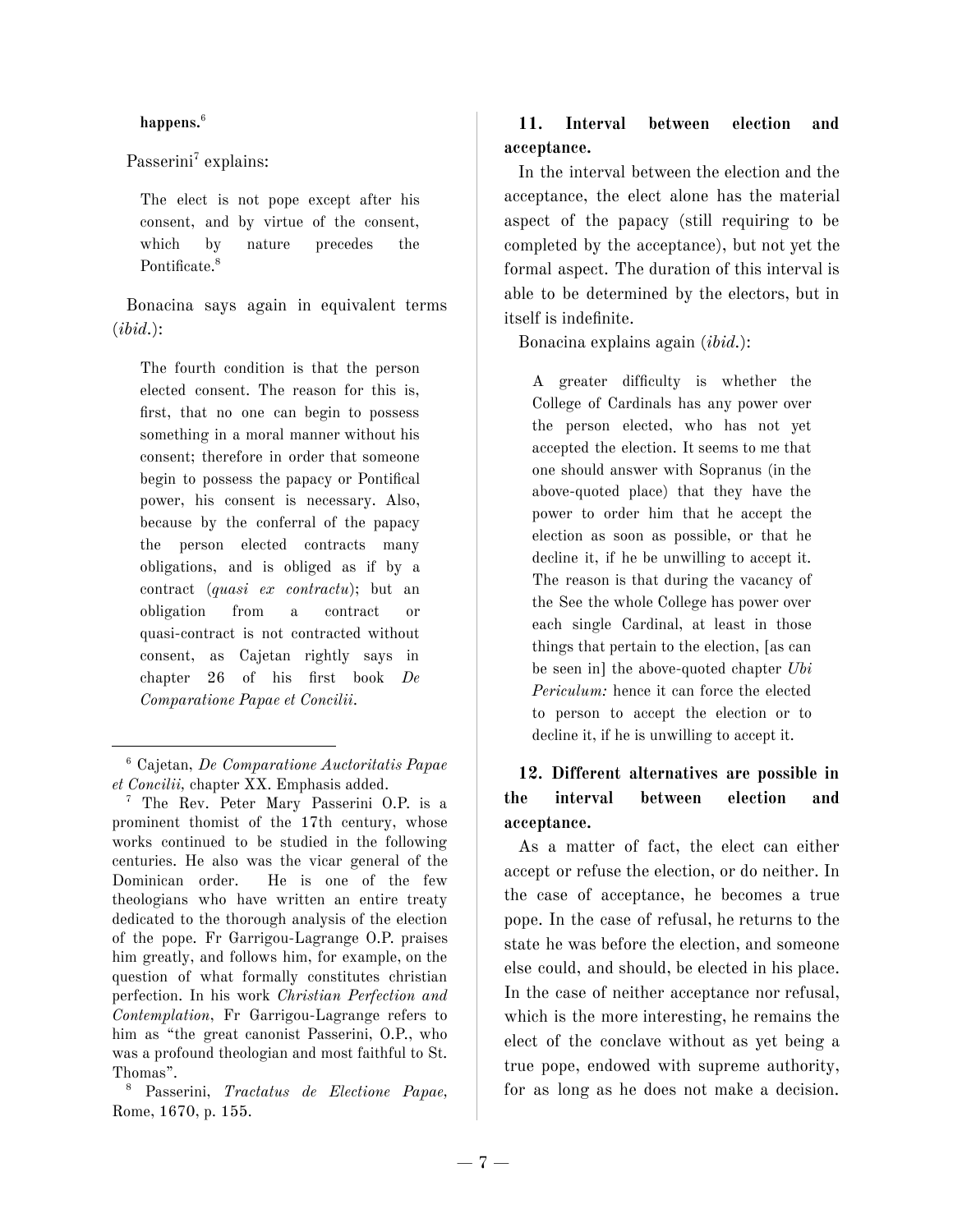The current situation of the papacy, as we shall explain, is somewhere in between someone who has truly accepted and someone who has neither accepted nor refused: the elect has indeed accepted exteriorly (as is evident), but not internally (as we shall prove).

The situation during this interval is therefore not one of pure vacancy of the Roman See. Again, Bonacina says it in clear terms (*ibid*., emphasis added):

Secondly, it does not follow that the Apostolic See is simply (*simpliciter*) vacant while the election has been made by the Cardinals and the person elected has not yet given his consent, as when the person elected is an absent Cardinal (as happened to Adrian VI who was in Spain in 1521), for even though the election has not yet achieved its full effect and the Apostolic See is not yet said to be occupied, for as long as the consent of the person elected has not followed; but the Apostolic See is not vacant on account of this, because **the See is said to be vacant when it does not have a Pontiff in any way, but in our case it does have a Pontiff in a certain way, since a pope has already been elected, and even though he has not yet been created, he nevertheless has been as though conceived and exists, so to speak, in the womb.**

The last determination of the matter, prepared to receive the form of the papacy, is therefore the internal consent of the elect. Even in the case of a legitimate election, and assured of the promise of Christ to grant authority to the legitimate successor of St. Peter, the last condition still needs to be posited for validity: a sincere internal acceptance of the papacy by the elect.

**13. The "Vatican II popes" may be said to be popes** *materially***.**

By this it is not meant that they really are popes, since the form of the papacy is what makes a man to be the pope, ultimately, as we have seen. But the elect of a conclave has *some material element* of the papacy, that is, some disposition to receive the papacy, that no other man on earth has.

Ultimately, the proximate matter of the papacy, ready to receive the form of the papacy from God, requires the consent of the elect. But the elect is remotely the matter of the papacy, just like water is the remote matter of baptism. What will be done with this matter will determine whether or not a pope is created, or a baptism is conferred.

The distinctions are thus summarized by the Benedictine Charles Bachofen:

Election is, we might say, the remote material element, whilst the consent of the elect is materia proxima, to which is added the divine form of the primacy embodied in the Roman bishop. 9

Following this distinction, it is clear that it is legitimate to speak of a pope-elect as having some material aspect of the papacy, namely the remote material element, the election. Hence the Thesis says that although the "Vatican II popes" are not *formally* popes (they do not have the papacy which comes from God), yet they can be said to be *materially* popes (they have been elected by men).

<sup>9</sup> Charles Augustine Bachofen, *A Commentary on the New Code of Canon Law,* Vol. II, London, 1918, p. 210.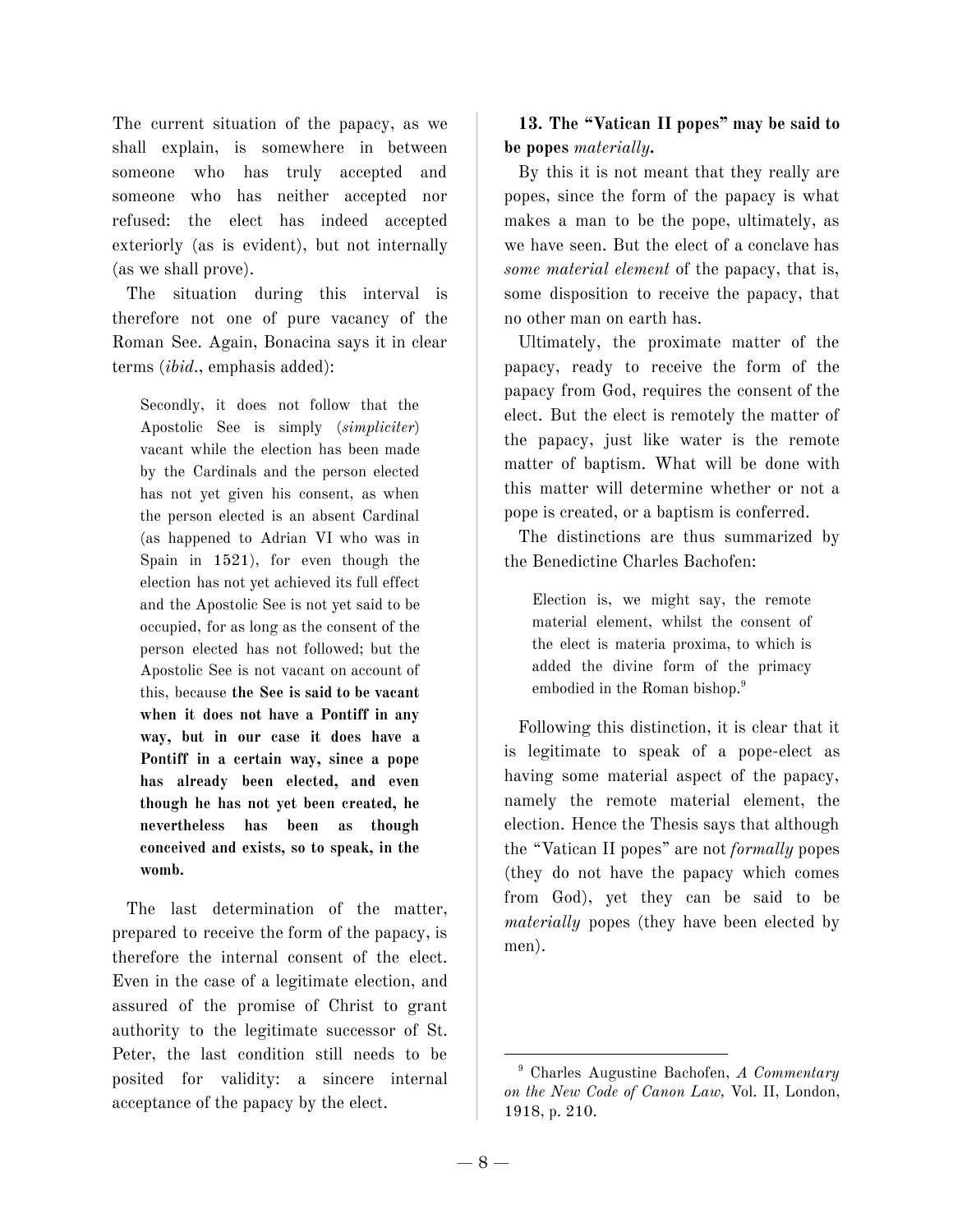#### THIRD ARTICLE

# **COULD AN EXTERNAL CONSENT BE RENDERED INVALID BY AN INTERNAL OBSTACLE?**

#### **14. The act of acceptance is a** *human act***.**

So far, we have underlined the necessity that the acceptance of the papacy be not only externally manifested but also internally sincere in order to be valid. It is now time for us to prove it.

The acceptance of the papacy (like the election, or any legitimate ecclesiastical act) is what is called a *human act*. In theology, *human acts* are distinguished from *acts of man* in that they are not mere acts done by a subject independently of his control, but that they imply knowledge and consent of the subject. To work, to talk, to paint are *human acts,* for example. To digest, to grow, to fight a sickness with your immune system are *acts of man,* over which we have no control, and therefore for which we have no moral responsibility.

Indeed any *moral act* is a *human act*. Thus a sin, in order to be such, should not only have been objectively committed, but should have been so through knowledge and consent. If you deliberately and willfully eat meat on Friday, you consent, and therefore you sin. But if you were mistaken, and were convinced it was Thursday, and ate meat, you did not sin, because your decision was not to eat meat on Friday, but on the day you thought was a Thursday.

Knowledge and consent are the very elements of a *human act*, they are intrinsic to it, and belong to its very nature. Legitimate ecclesiatical acts, such as election, are *human acts*. Indeed, canon 167 of the 1917 Code of Canon Law clearly denies any right of election to someone unable to produce a human act, if for example one should fall into dementia. Similarly, an election obtained through grave threats imposed on the electors is invalid, because they would have lacked the freedom to give the proper consent which ought to be given to such an action, despite the external vote.

That juridical acts (or more precisely, *legal transactions*) require a proper intention to posit them is universally recognized by moralists and canonists. Thus, a dictionary of moral theology reads as follows:

By legal transaction is ordinarily understood a juridical act consisting in a direct manifestation of intention or will to produce a juridical effect. **Hence, the essential requisites of every legal transaction are: (a)** *will* **or intention of the subject** or subjects; (b) their *competence* (natural or legal), for the will-factor alone has no effect before the law, unless it emanates from a competent subject; (c) *external manifestation*, without which the internal will has no legal force or value. 10

As a consequence, just as if you ate meat on Friday thinking it was a Thursday, you did not sin because you did not intend to actually eat meat on Friday, so also, whenever the internal intention does not correspond to the legal transaction posited

<sup>10</sup> Dr. Pio Ciprotti, article *Act, Juridical,* in the *Dictionary of Moral Theology* of Roberti and Palazzini, Westminster MD, 1962. Emphasis added.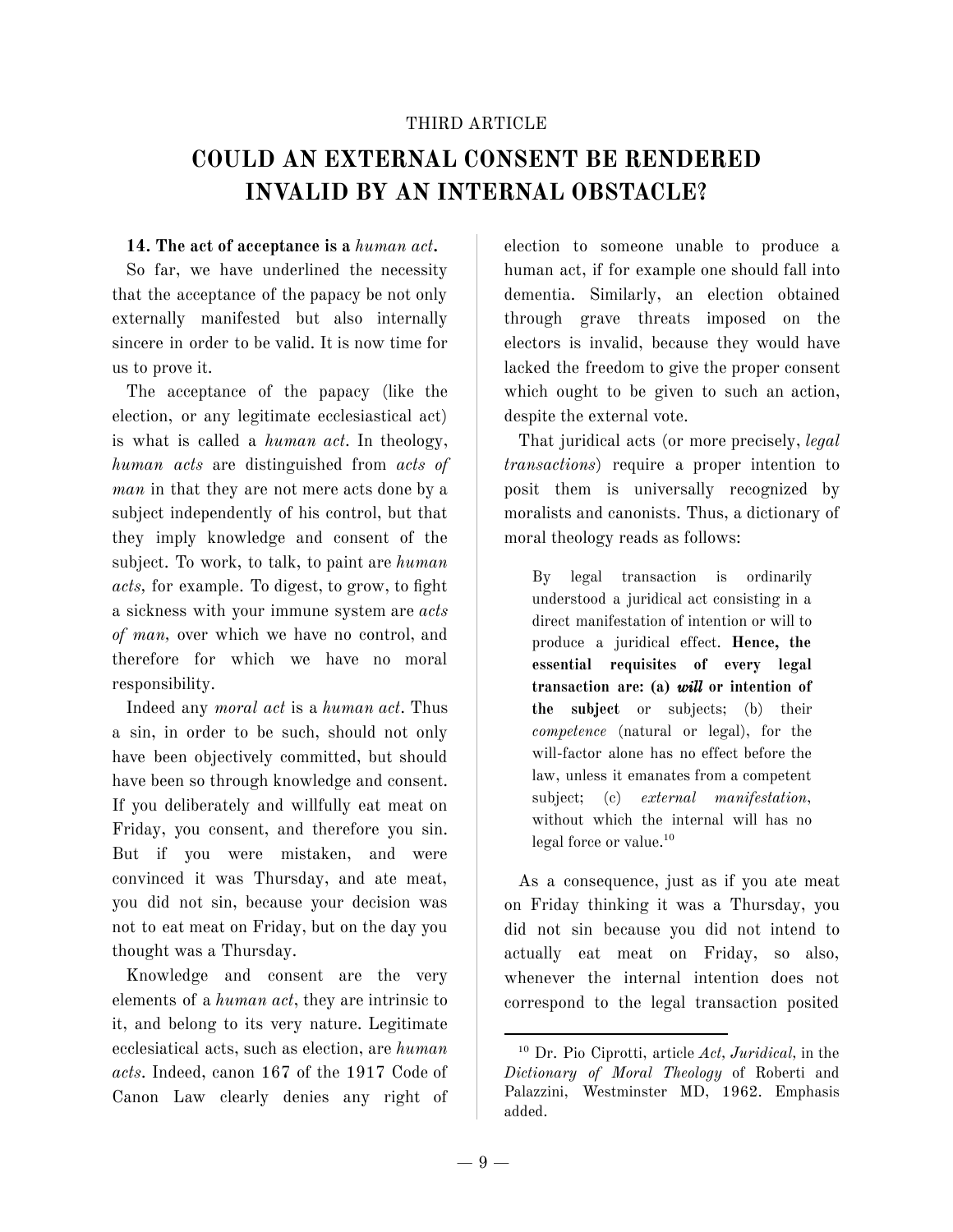externally, this latter is invalid. Thus the same dictionary continues:

**When the external manifestation does not coincide with the internal will,** or when the external manifestation is executed in a manner or form other than that prescribed by the law, **the act or transaction is considered to be null and void.**

# **15. Knowledge and consent are required for a valid acceptance.**

The acceptance of the election is a human act, which therefore ought to be made with proper knowledge and consent; otherwise it would be invalid. Thus a person deprived of the use of reason cannot truly accept the papacy (even if one were to obtain an external expression of acceptance from him), because such a person is incapable of a human act, and therefore also incapable of understanding and accepting the implications of his acceptance. When the elect of the conclave accepts his election to the Sovereign Pontificate, by his very act of accepting the election, he also accepts and assumes the role and functions of the Sovereign Pontificate. The role and functions of the Pontificate are independent of his will; they are found in the very nature of things as established by Christ. He who accepts the papacy agrees to be pope, to fulfill the functions of the papacy, and to embrace the essential properties of this role. And since the finality of the papacy is determined by God, the elect is not allowed to invent it. **He could not validly accept the election with the intention to exercise the papacy as something different than what was established by Christ.**

#### **16. The teaching of John of St. Thomas**

# **indicates the intention to be a requirement of natural law.**

This condition necessary for a valid acceptance is not a new condition, implemented by any human law. It rather belongs to the very nature of a *human act,* and is therefore a necessary condition belonging to the *natural law*. Such "conditions" of natural law did not need to be positively established by any authority, nor were they rejected by theologians. The Dominican John of St. Thomas, for example, enumerates how an election (and by this term he here includes both the vote of the electors and the acceptance by the elect) could be invalid, and explains:

Similarly other exceptions of the natural law can be admitted: if the elect is not a man, if he is deprived of reason, etc.<sup>11</sup>

Later on, while discussing the question of the universal acceptance of a pope by the universal Church,<sup>12</sup> this great theologian mentions that this would be a sign that the pope

was elected by true electors, and with a real intention, and all the other requirements. 13

Here, and again a little later in the same article, he clearly indicates explicitly the proper intention of the electors (*"intentio eligentium"*) as an obvious requirement for a valid election, which does apply as well, for

<sup>11</sup> John of St. Thomas, *Cursus Theologicus,* Vol. VII, Disp. II, art. II.

 $12$  The universal acceptance of a pope by the Church may be presented against the Thesis as an interesting objection. It will be thoroughly answered in another chapter.

<sup>&</sup>lt;sup>13</sup> *Ibid.*: "quod a veris electoribus, et per veram intentionem sit electus, et caetera alia requisita."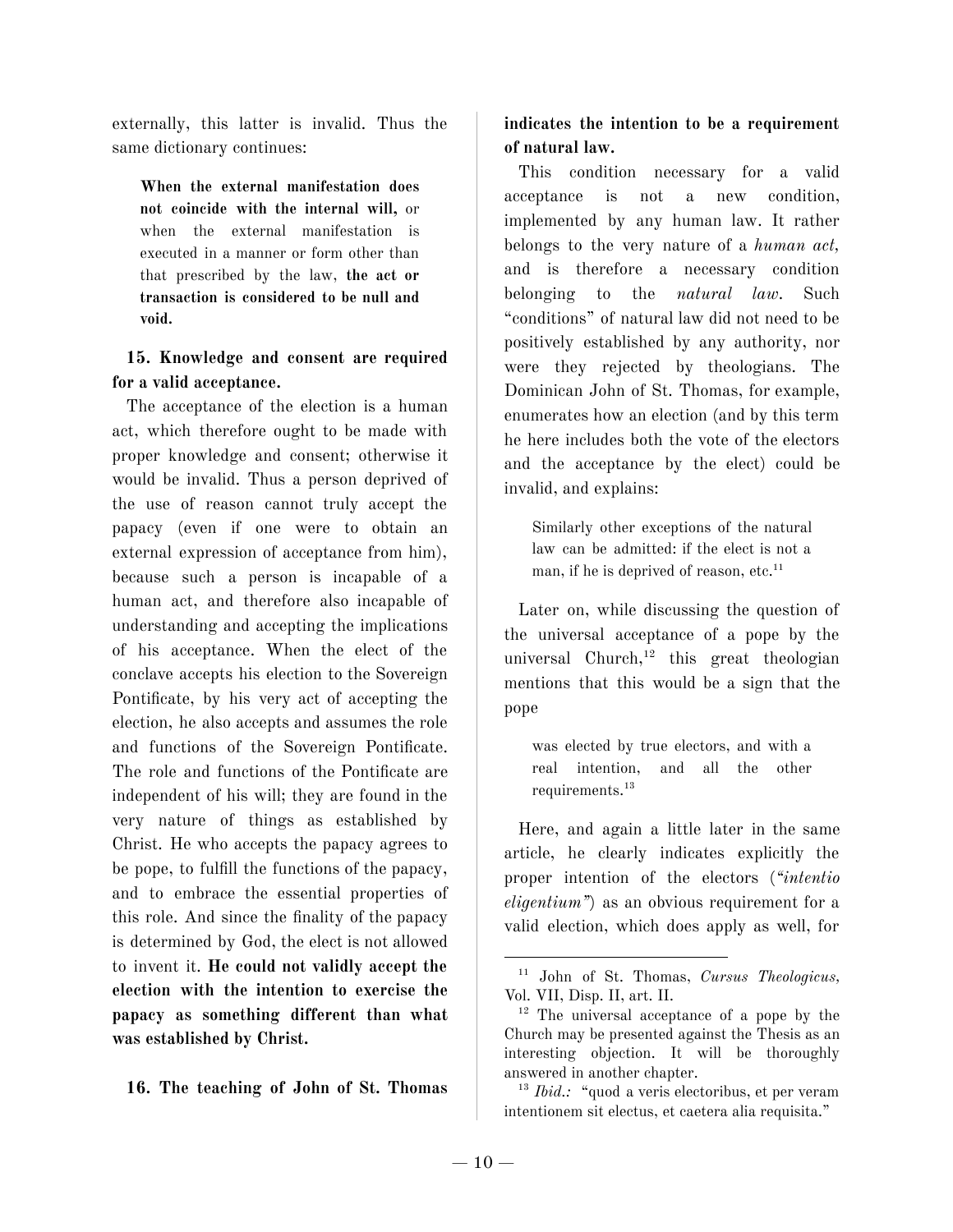an even greater reason, to the act of acceptance, on the part of the elect.

# **17. The consent of the electors could be deficient, and could be remedied without a new election.**

We have seen how John of St. Thomas explains that the electors have to truly consent to the election, just as the one elected has to also truly consent to the acceptance of his election. While the Thesis is applying common principles of theology to the problem of consent on the part of the pope-elect, the question of consent on the part of the electors has already been explicitly studied. While some people claimed that the election of Pope Urban VI (1378-1389) had been invalid on account of an invalid consent of the cardinals to a forced election, the most influential jurist of the XIV th century, the Italian Baldus of Perugia (1327-1400) wrote, at the request of the Holy See, an entire defense of the validity of the election of Pope Urban VI. In his work, 14 the learned canonist, who was at the time nicknamed "the king of both civil and canon law" ("*monarcha utriusque juris*"), addresses the objection that the election, although externally accomplished according to the rules of Canon Law, would nonetheless be invalid on account of an absence of internal consent of the cardinals, who would have been forced, the objection goes, to elect Urban VI. Baldus of Perugia refutes this false historical claim. But he also addresses an interesting question: What if, by hypothesis, the Cardinals had indeed been forced? Would it then be necessary that the

election be redone? The canonist, indicating various references to support his answer, says without hesitation:

I prove it, secondly, by magistral theory, since where there is a defect by reason of consent, for as long as the power of the efficient cause remains, if the consent is later given it strengthens the act against nullity. 15

In other words, for as long as the election has not been revoked and declared null, a mere internal consent suffices to ratify the election which was performed externally. The same canonist continues:

I prove it, thirdly, because an act which depends on a consent, although it is otherwise null, can be validated if it is retained. 16

#### He clarifies further:

Nor is it a valid objection, if it is said that that which is null cannot be ratified… because this is true when a certain solemnity which has not been accomplished is required, but it is otherwise when a simple consent is required, either because it is at least confirmed, as in our case, by the nature of a tacit repetition of act… or because the impeding cause ceases, and a confirming

<sup>&</sup>lt;sup>14</sup> This work, written in 1380, and entitled *Allegationes secundae pro Urbano*, is reproduced by Cardinal Baronius in his *Annales Ecclesiastici* (Tomus VII, Lucca, 1752, pp. 613-631).

<sup>&</sup>lt;sup>15</sup> "Secundo probo per theoricam magistralem, quia ubi est defectus ratione consensus, ibi stante potestate causae efficientis consensus superveniens firmat actum contra nullitatem." (Baldus of Perugia, *op. cit.,* n. 20, quoted in Baronius, *op. cit.,* p. 592).

<sup>16</sup> "Tertio probo, quia actus qui dependet a consensu, licet alias sit nullus, si retineatur potest valere, et valet."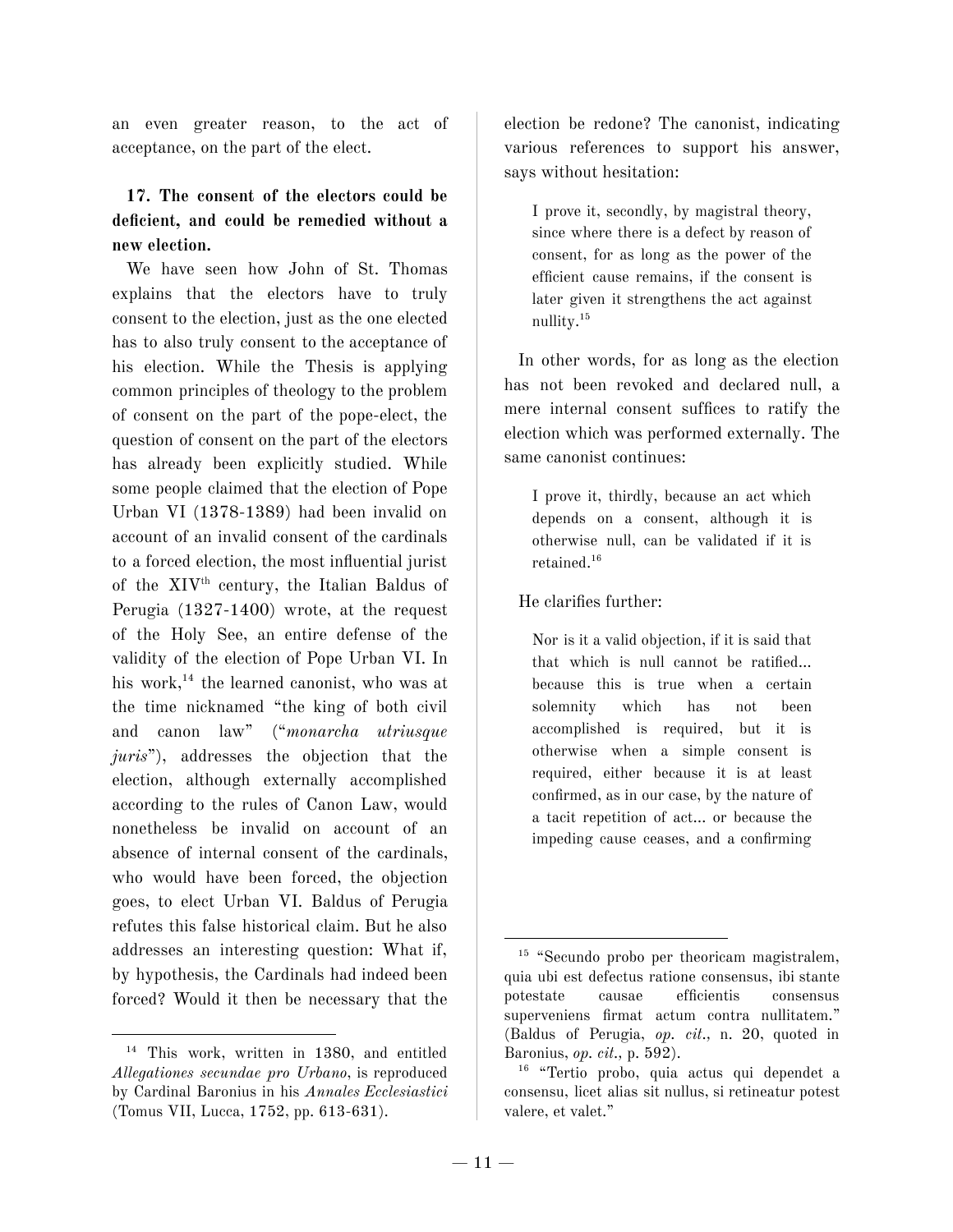cause comes…<sup>17</sup>

In other words, since the external solemnity of the papal election has already taken place, and has not been nullified, if only an internal consent is missing, it is enough that the obstacle to this consent goes away, in order that the consent to the election be validated.

Let the reader notice that, although the consent to the election is here discussed on the part of the electors, it is evident that the same common principles referred to by Baldus of Perugia <sup>18</sup> would also apply to the consent of the person elected, and this is what the Thesis asserts.

# **18. The hypothesis of an election being first refused, and later accepted.**

We have just seen that an internal lack of consent to the papal election could make its acceptance invalid, despite it being externally celebrated. But, the reader could further ask, what would happen if a pope-elect were to explicitly refuse the election? Ordinarily,

<sup>18</sup> An interesting study on this event has been written by Marc Dykmans S.J., where the historical context is presented, and where the sentence of Baldus of Perugia on the question of convalidation of a papal election is confirmed as being the common teaching. Cf. Marc Dykmans, *La troisième élection du Pape Urbain VI,* in *Archivum Historiae Pontificiae,* 1977, Vol. 15, pp. 217-264.

evidently, the cardinals would proceed to a new election. But, one might ask, what happens if they do not proceed to another election, and still await until the pope-elect would accept it?

Reality sometimes precedes speculations: this case did in fact already occur. Pope Victor III was elected in 1086, but strongly refused to accept it. The Cardinals and the Roman populace tried to force him into accepting the papacy, and actually made him pontiff by force, until he was able to flee from Rome, after having deposed his pontifical insignia. He returned only one year later, in 1087, convinced at last to accept the papacy, at the sight of so many prayers and tears. This fact is presented by Passerini<sup>19</sup> when discussing the necessity of the consent of the person elected. In the next page of his tract, Passerini gives the principle already given above:

The elect is not pope except after his consent, and by virtue of the consent, which by nature precedes the Pontificate.

# **19. The acceptance of the papacy is compared to a marriage contract.**

The acceptance of the papacy is thus a quasi-contract with Christ and with the Church, and it should therefore not surprise anyone that Thesis-holders, following the steps of past theologians such as Cajetan, Passerini and Bonacina, have compared it to a marriage contract, <sup>20</sup> using this analogy to clearly show how a consent, despite having

<sup>17</sup> "Non obstat si dicatur quod id, quod est nullum, non potest ratificari, ut notatur ext. de elec. auditis, quia id est verum ubi requiritur certa solemnitas, et illa non intervenit, secus ubi requiritur simplex consensus quia saltem confirmatur, ut ex nunc ex natura tacitae repetitionis actus, *ut de le. 1 legata inutiliter, et ff. de mili. te. tribunus § ult.,* vel quia cessat causa impediens, et supervenit causa confirmans, ut *ext. qui talit. vel notatur c. insinuante, et notatur per glo. et Cy. c. de nup. si contra*."

<sup>19</sup> *Op. cit.,* p. 154. Passerini indicates different historians for references on this event.

<sup>20</sup> St. Paul himself is the first to have compared the union between Christ and the Church to the marriage contract: "Because the husband is the head of the wife, as Christ is the head of the church." (Eph. V, 23).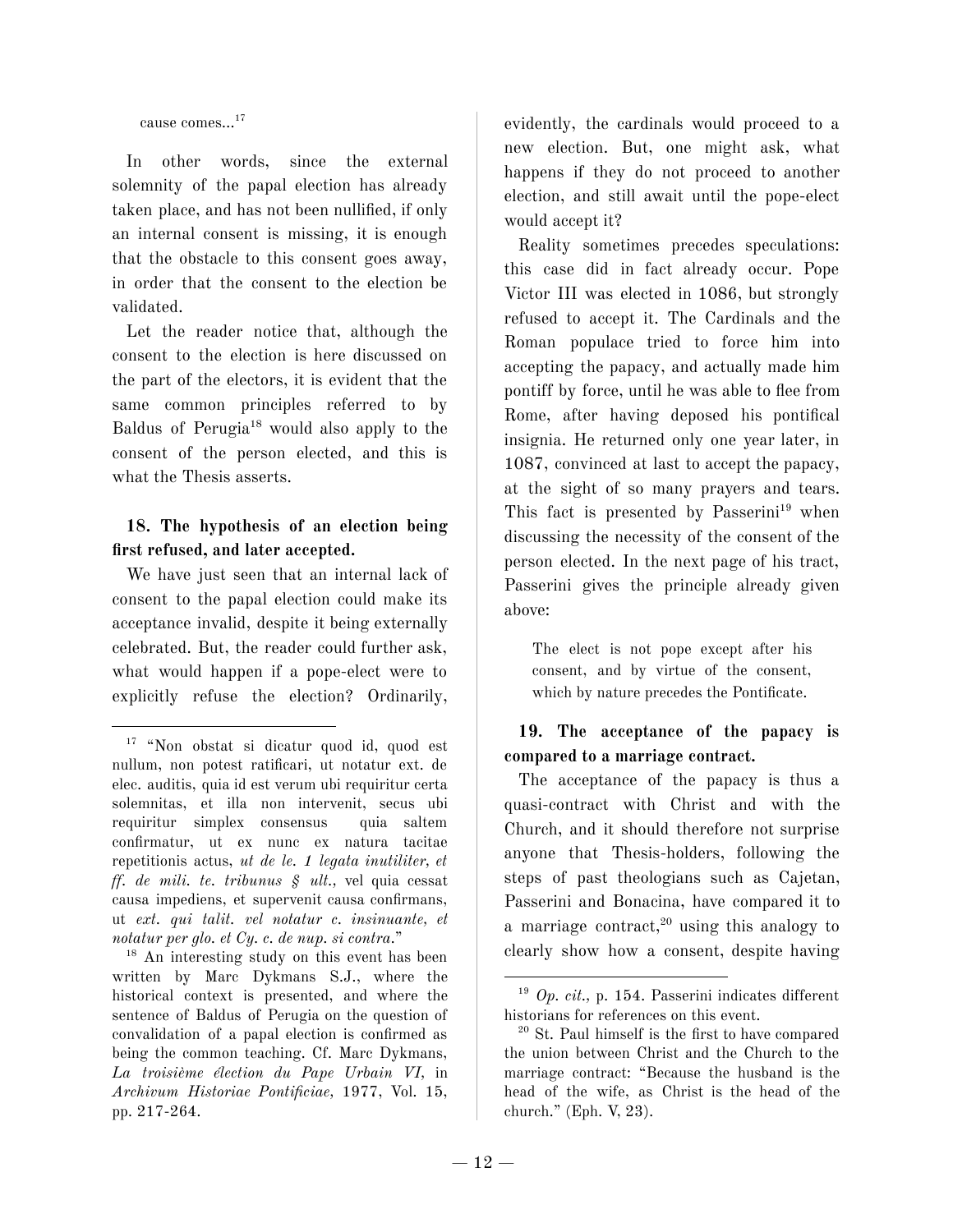been given externally, could in fact be insincere and therefore invalid.

Bonacina thus explains:

Just as marriage cannot be validly celebrated with a infant, or with an insane person during the time of madness or insanity, so neither can he be validly elected to become pope, who does not have the use of reason, since **the papacy is like a sort of matrimony between the pope and the Church, as the Doctors teach** by a comparison concerning him to whom a benefice is conferred. 21

Bonacina testifies that this analogy is commonly used in theology. Cardinal Cajetan thus compares the consent of the electors and the person elected ("Peter") to the consent given by the spouses in matrimony:

Since two acts of consent concur to the bond of marriage, namely, that of the husband and that of the wife, and the total cause of this bond consists in this twofold consent, one spouse cannot cause this bond without the consent of the other spouse. In our case two acts of consent also concur in the establishment of the bond between Peter and the Papacy, namely, that of the electors and that of Peter elected; and both consents taken together are the total cause of this union. 22

# **20. A marriage consent given externally could be internally invalid.**

It is well-known that the consent given outwardly during a marriage ceremony could be vitiated by an internal lack of proper intention, if one of the spouses does not truly intend what marriage objectively is, or what it requires. Moral theologians explain that this is clearly the case (1) when the intention does not correspond to the objective *essence* of marriage (if one were to refuse to the other spouse the right to procreate children, for example), or even in some cases (2) when certain *essential properties* (such as indissolubility) are *positively* excluded, despite an apparent acceptance of the nature of marriage. 23

Thus if one of the spouses were to posit internally a defect of consent with regards to the primary end of marriage, the marriage, although juridically recognized by the Church, would not be valid in the eyes of God. There would really be no contract, no sacrament, and the spouses would not be truly married. This would be a very serious sin on the part of the spouses who thus simulated the matrimonial consent and consequently rendered the marriage invalid. However, from the perspective of human law, the marriage has happened, and is presumed to be valid until otherwise established. At the same time, under the law, the spouses are not free to marry again, but are legally married. If they are aware of this invalidity, they cannot in good conscience ask one another to render the marital debt, since they know that they are not married before God. But since they enjoy the external presumption of the law, any children born of them is recognized as legitimate by the law. The situation could be remedied by petitioning the Church for a juridical declaration of nullity of the marriage bond, called an *annulment*. Even better, the guilty spouse could internally amend and

<sup>21</sup> Bonacina, *Tractatus de Legitima Summi Pontificis Electione*, Venetiis 1638, Apud Petrum Turrinum, pp. 48-49. Emphasis added.

<sup>22</sup> Cajetan, *De Comparatione Auctoritatis Papae et Concilii,* chapter XXI.

<sup>23</sup> See for example: Merkelbach, *Summa Theologiae Moralis*, T. III, n. 804, DDB, 1956.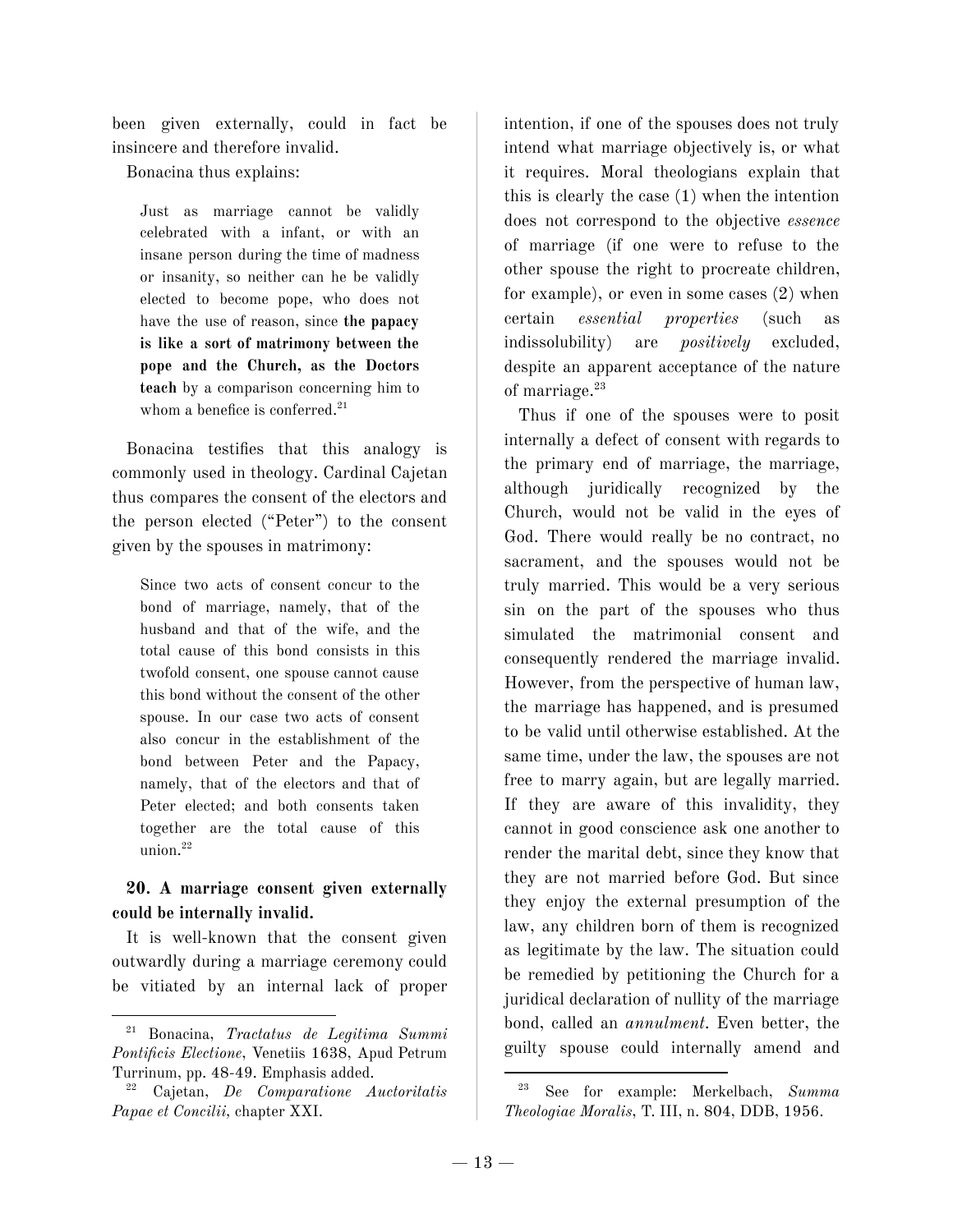correct his or her intention, now accepting the indissolubility of marriage, thus rendering the marriage truly valid. This could happen even without the knowledge of the other spouse, supposing the other spouse kept the first intention to marry.<sup>24</sup>

#### **21. Application to our case.**

The analogy with the acceptance of the papacy should be evident to the reader. Let Fr. Ricossa make it clear for us:

In the same way, the elect of the conclave who has only externally and not truly given his consent to the election is not in the same situation as he was before the conclave (when he was not yet elected) and before the acceptance (when he was only the elect without having given his external acceptance). He is a 'putative' Pontiff [i.e. he appears to be the pope] or *materially* 'pope' [i.e. having been elected, but not having truly accepted]. The See is occupied by him, and cannot be occupied by someone else for as long as the election has not been declared null by the Church. Certain juridical acts which are indispensable for the life of the Church can have juridical effect (either in themselves, or by suppliance of Christ, Head of the Church). And finally, the acceptance of the election can be validated, by means of the removal of the obstacle which was placed earlier and brought about the defect in the consent... 25

### **22. Traditional principles of convalidation.**

The analogy with matrimony brings us to briefly present the moral principles of convalidation. These are regularly studied in moral theology while discussing the sacrament of matrimony, but they are actually principles of natural law, as the moralists themselves say.

Convalidation is a way to render valid a marriage which suffers from invalidity.

Merkelbach thus presents the principles of a simple convalidation of a marriage:

A simple convalidation is a convalidation by which is supplied that which was missing at the beginning, and renders the marriage valid. A marriage can be invalid for three reasons: 1) on account of the inability of a person through a diriment impediment; 2) because of a defect or vice of the consent; 3) from a defect of form. There are therefore three different ways to revalidate a marriage. 26

Hence a marriage can be invalid 1) because of an impediment, which means that, either by divine or ecclesiastical law, the person is not capable of matrimony. 2) it can be invalid on account of a defective consent, as we have explained. 3) Lastly, it can be invalid due to a defect of form, that is, the marriage has not been celebrated according to the prescriptions of Canon Law.

The analogy with the papal election is evident. A papal election could be invalid, 1) firstly, because the person is not able to be elected, through an obstacle of either divine or ecclesiastical law. 2) Secondly, the election could be invalid on account of a defect of

<sup>24</sup> Merkelbach, *op. cit.,* n. 931.

<sup>25</sup> Fr Ricossa, *Pope, papacy and the Vacant See,* Sodalitium n. 66, available in English on the MHT website mostholytrinityseminary.org.

<sup>26</sup> Merkelbach, *op. cit.,* n. 929.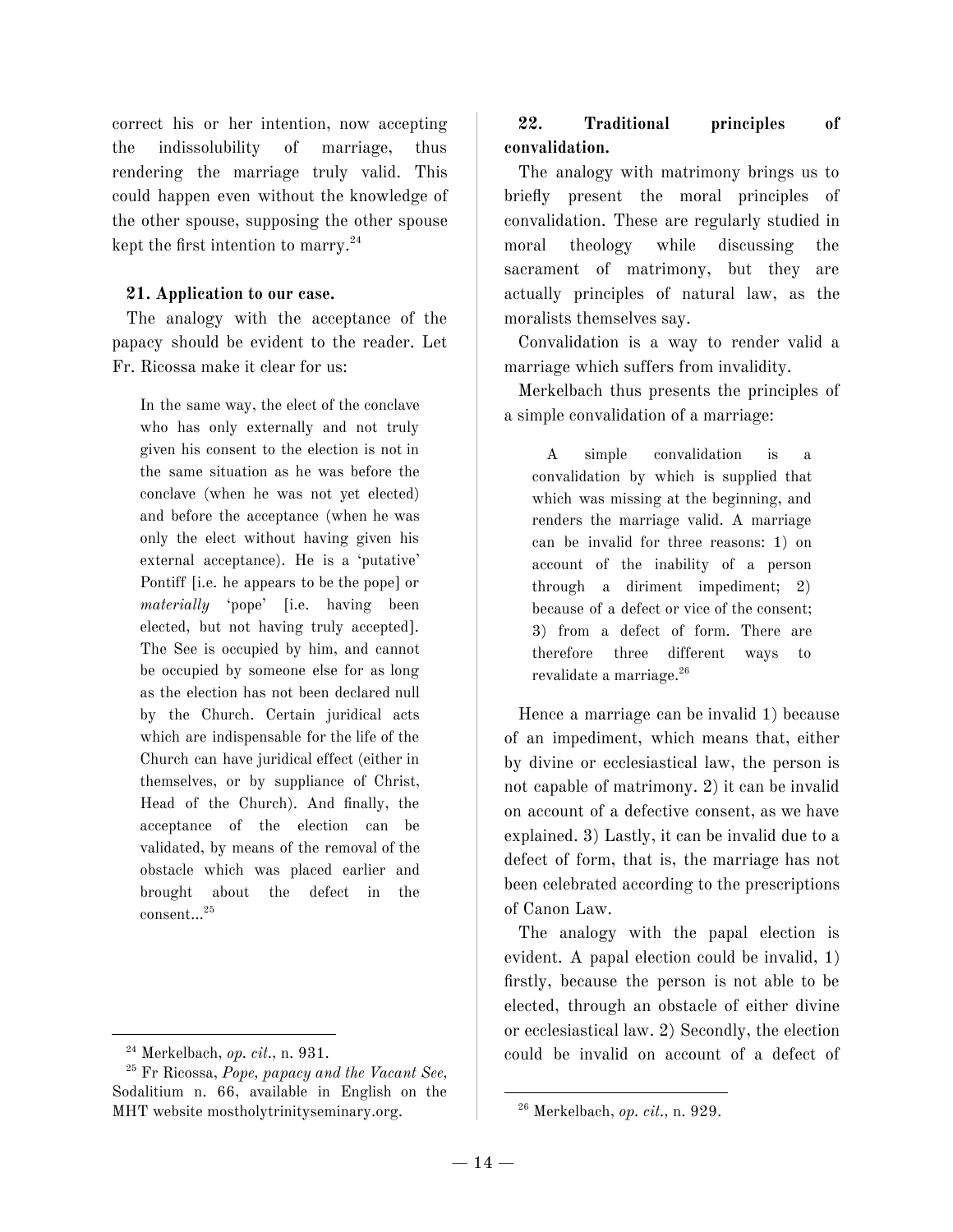consent. 3) A papal election could be invalid because the proper rules of election have not been followed.

It is interesting to notice that in all these three cases, the matrimony can sometimes be convalidated. In the same way, an invalid papal election is often able to be remedied.

If we consider the third case, for example, which is the defect of form. It is commonly agreed by theologians that the universal acceptance of the Church would always remedy any defect in the process of election. In other words, supposing that the cardinals have not followed the rules of the conclave as they have been obliged to by previous decrees of the Roman pontiffs, yet the election would be ratified or *convalidated,* should the whole Church passively recognize the new pope as legitimate successor of St. Peter.

If we consider the first case, that of an impediment which would make a person unable to be elected, the general principle is that if the impediment were to cease, the marriage (or the papal election) could then become valid. Hence theologians such as Passerini<sup>27</sup> have deduced that, were a heretic elected pope, he could still accept the election validly if he were to remove this impediment by embracing the true faith.<sup>28</sup>

Lastly, if we consider the second possibility, which is a defect of consent, we have already shown how this has been applied by Baldus of Perugia on the part of the electors, and how it can be applied in the same manner on the part of the person elected.

To conclude, therefore, it is evident that the analogy with matrimony is a valuable didactic tool to present and apply general principles of moral theology on questions of invalidity of contract, impediments, vices of form, defect of consent, etc.

<sup>27</sup> Passerini, *op. cit.,* p. 148.

<sup>&</sup>lt;sup>28</sup> Hence, although totalism differs from the Thesis in ascribing what is the cause of invalidity of the papacy of the "Vatican II popes", both systems should actually agree on the fact that a convalidation of the election is still possible. The Thesis maintains that the problem is primarily a defect of intention; totalism argues that the person elected was, by divine law, unable to be elected. In either case, however, as we have shown, the problem could be remedied, and the election convalidated.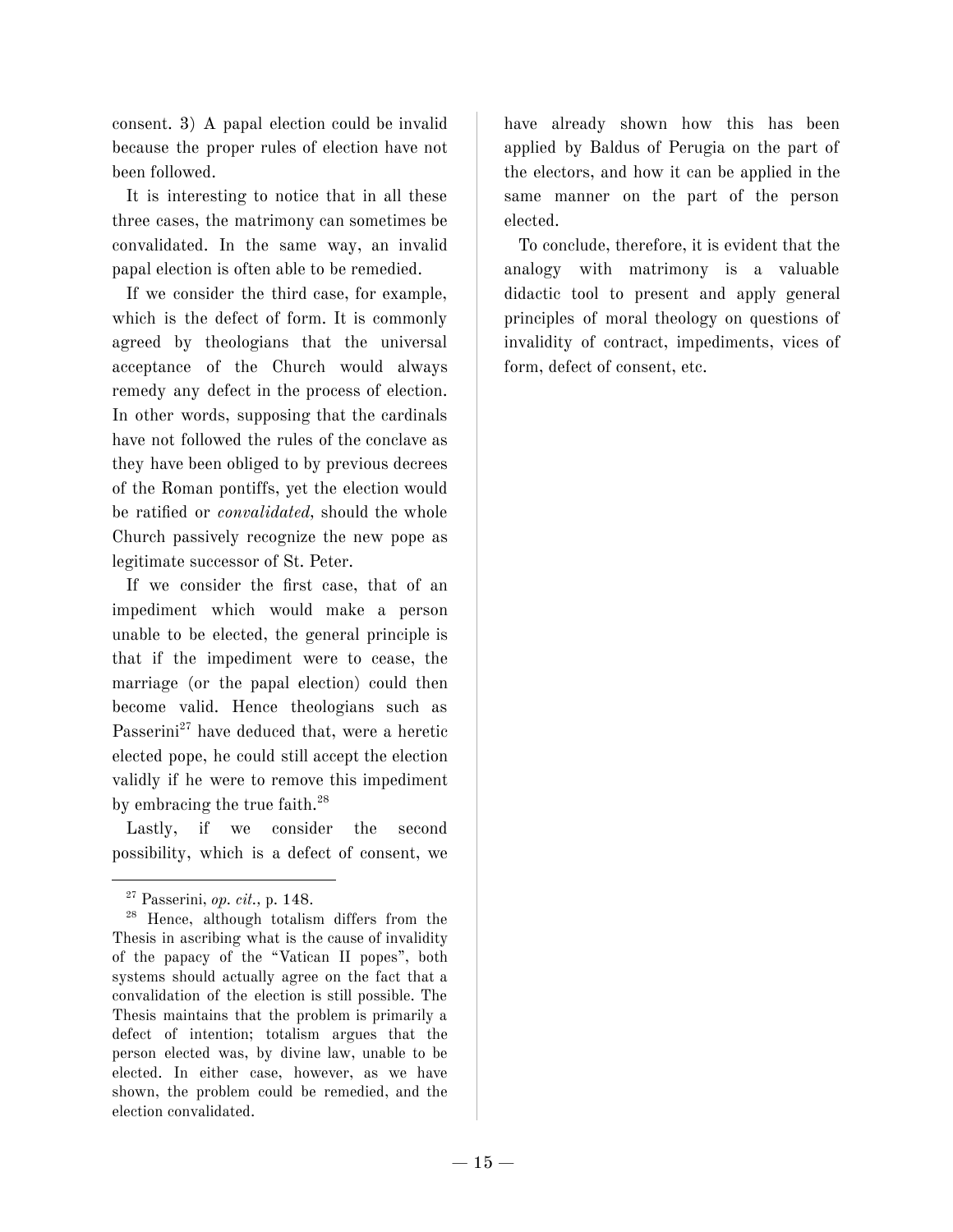#### FOURTH ARTICLE

# **WHAT INTENTION IS REQUIRED TO RECEIVE AUTHORITY?**

# **23. To accept the papacy is to accept what the pope is** *objectively* **meant to do.**

To accept the papacy validly, the elected candidate must accept it as it is objectively, i.e. as established by Christ. This is to say that the acceptance of the papacy ought to be a human act: done with proper knowledge and consent. The person elected to the papacy must have the intention of doing what popes do in order to be the pope.

Similarly, the president of the United States is elected in November, but he receives legitimate authority only in January, when he takes the oath of office. In the meantime, therefore, he is a president-elect, but has no authority, until he swears to uphold the constitution of the United States:

I do solemnly swear that I will faithfully execute the Office of President of the United States, and will to the best of my ability, preserve, protect and defend the Constitution of the United States.

Something similar happened when the coronation oath was imposed on the pope-elect, as is explained below.

**24. What matters is therefore the** *objective* **intention, manifested externally, which is necessarily included in the** *subjective* **intention, which is internal.**

We are not here dealing with the personal, subjective, intention motivating someone to do something, which would answer the question: *why do you do this? Why do you want to do this thing?* It is sufficient to observe that, whatever his personal motives are, the person in fact clearly manifests the intention *to do something.* One could accept to marry for a bad or a good motive, for example, and still marry validly (whether it be for the sake of lust, for the sake of money, or for the sake of giving glory to God, etc).

The *subjective motivation* could be evil or virtuous. Strictly speaking, we are not even concerned about the morality of the intention. In either case, it is still possible for the person to accept marriage as it is objectively.

The same is true of the papacy: one could accept to become the pope for the sake of vanity, pride, ambition, avarice, etc. This is irrelevant to the problem at hand: one would still accept to become the pope. The intention which we are speaking about, therefore, is not the *finis cujus gratia opus fit,* the end for which one does something, which is extrinsic to it, but the very *finis operis,* the intrinsic end of the work itself. Personal motivations (the *subjective intention*) could be very difficult to determine, and are often a combination of many different reasons. But the fact remains obvious that, for whatever personal reasons, the person wants to do something (in our previous example, to marry).

These distinctions are commonly explained in philosophy and theology. For example, a philosophy manual in usage in the twentieth century reads as follows:

The intention is mainly ordered to the goal, but *it cannot abstract from the means it employs:* these means are thus *willed* as well, although secondarily.

Hence if someone makes a donation to the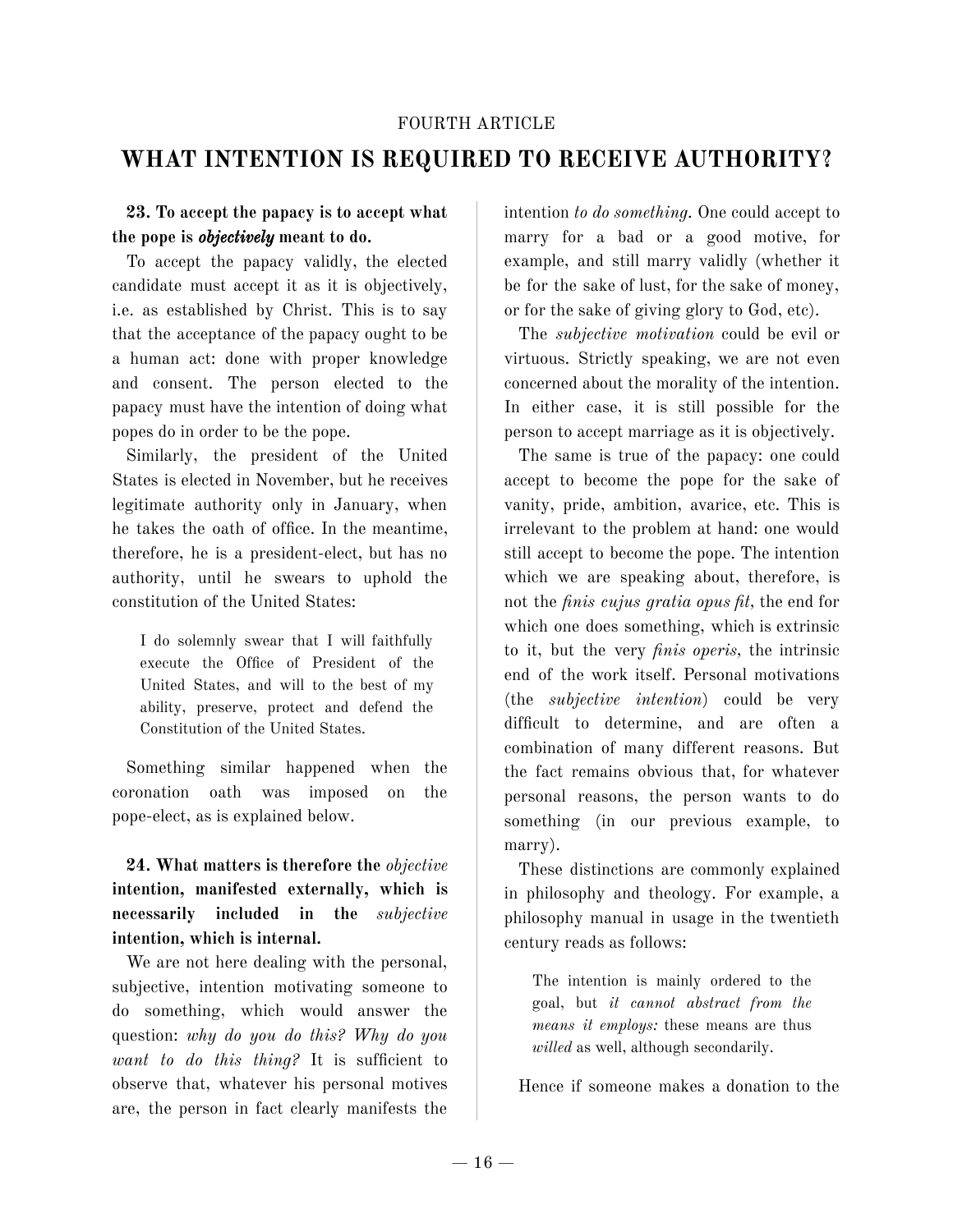poor for the sake of vanity, his intention is primarily ordered to vanity, but cannot exclude the *end of the work* (helping the poor) which he decides to use as a means to reach that primary goal (vanity). Whether an almsgiving is done for vanity or the love of God, it will always remain true that it is objectively ordered to the help of the poor.

# **25. The** *objective* **intention is able to be known.**

Although the personal motive can sometimes be very difficult to judge and determine, the objective intention itself can easily become evident. It is sometimes difficult to determine why a person does such and such an action. But the intrinsic end of these actions is usually evident in itself. For example, it might be unclear as to why someone is cultivating land, while it is evident that the intrinsic end of his action is the cultivation of land. It might be unclear as to why someone wants to enter the convent, while it is very clear that this person wants to enter the convent, etc. Hence the argument of the Thesis is not based on the *subjective intention* of the person, but on the *objective intention* intrinsic to the very actions posited by the person.

Some theologians have thus thought of the hypothesis of a pope who, for example, would not want to exercise the duties of the papacy in its spiritual power, but merely behave as a temporal ruler of the Church's States. This is the theological question of the schismatic pope, which we shall now briefly present.

#### **26. Can a pope become schismatic?**

The question of the schismatic pope has not been studied as extensively as has been the hypothesis of the heretical pope. However, the latter hypothesis necessarily presupposes the former, since schism will naturally follow heresy:

All heresy implies schism: hence the possibility of a schismatic pope was by that very fact admitted. 29

Few theologians, however, have considered the possibility of a *pure* schism, meaning a schism which would not be the consequence of heresy.

Cardinal Cajetan has explicitly stated that possibility:

This would indeed happen in the mind of the pope, if he were to refuse communion with the Church as one of his members, as its head in spiritual things, but would only behave as a temporal ruler. This would happen indeed, if he were to do that, or if he presumed to excommunicate the Church. For it is evident that the person of the pope could fall into evil of this sort, and in this case he would truly be schismatic. 30

#### The learned theologian explains (*ibid.*):

The person of the pope could refuse to correspond to the office of the pope, which is temporarily found in him as an accident. And if he were to have this pertinacious mind, he would be schismatic

<sup>29</sup> "Toute hérésie impliquant schisme, on admettait par le fait même la possibilité, pour le pape, de devenir schismatique." (Article *Schisme* in the *Dictionnaire de Théologie Catholique*).

<sup>30</sup> "Contingeret autem hoc in animo quidem Papae, si nollet communicare cum Ecclesia ut pars illius, ut caput illius in spiritualibus; sed habere se tantum ut dominus temporalis. In opere vero, si facto hoc faceret; vel si excommunicare praesumeret Ecclesiam. Constat namque quod in hujusmodi mala posset persona Papae incidere: ac per hoc vere schismaticus esset." (Cajetan, *In Sum. Theol.,* IIa-IIae, q. XXXIX, a. 1, n. 6).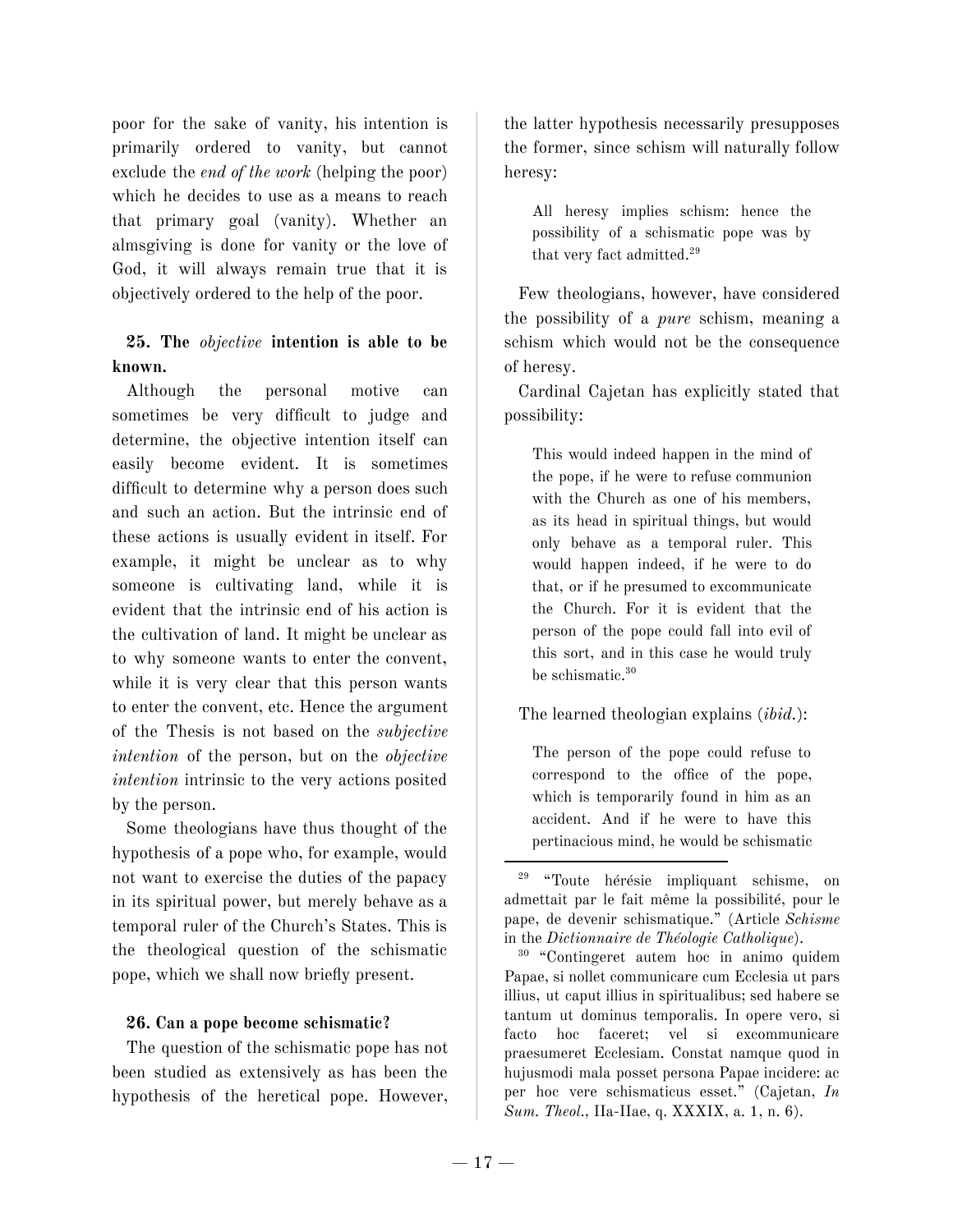by separating himself from the union of the head. 31

Cajetan means by these last words that the person of the pope would separate himself from the union with Christ, Head of the Church. In other words, such a person would lose the papacy. The conclusion is then evident (*ibid.*):

The Church is in the Pope when he behaves like a pope, as the head of the Church. But when he refuses to behave as the head of the Church, neither would the Church be in him, nor would he be in the Church. 32

Other theologians have made a similar analysis of this question. Thus Suarez says the following:

And the pope could become a schismatic if he would refuse union and communion with the whole body of the Church, as he should, as if he were to try to excommunicate the whole Church, or if he would want to abolish all the ecclesiatical ceremonies which have been confirmed by apsotolic tradition. 33

Before them, the question of the schismatic

pope was studied in depth by Cardinal Torquemada. One of the ways in which the pope could become schismatic, says the famous ecclesiologist, is if the pope were to separate himself from Christ, Head of the Church:

The pope can recede from Christ who is the principal head of the Church… by disobedience, by not obeying His law or by prescribing things which are contrary to natural or divine law; and consequently the pope can separate himself from the body of the Church of Christ. 34

Hence, when presenting the Thesis, Bp. Guerard des Lauriers O.P. referred to the situation of the "Vatican II popes" as *capital schism, <sup>35</sup>* meaning the kind of schism, proper to the pope, which is to separate himself from Christ, Head of the Church, by a defect of intention. As Cajetan says,

The Church is in the Pope when he behaves like a pope, as the head of the Church. But when he refuses to behave as the head of the Church, neither would the Church be in him, nor would he be in the Church.

# **27. Pope Leo XIII on the question of**

<sup>31</sup> "Persona Papae potest renuere subesse officio Papae, quod per accidens est pro tunc in ipso. Et si hoc in animo pertinaciter gereret, esset schismaticus per separationem sui ab unitate capitis."

<sup>32</sup> "Ecclesia est in Papa quando ipse se habet ut Papa, ut caput Ecclesiae. Quando autem ipse nollet se habere ut caput ejus, neque Ecclesia in ipso, neque ipse in Ecclesia esset."

<sup>33</sup> "Et hoc secundo modo posset Papa esse schismaticus, si nollet tenere cum toto Ecclesiae corpore unionem et conjunctionem quam debet, ut si tentaret totam Ecclesiam excommunicare, aut si vellet omnes ecclesiasticas caeremonias apostolica traditione firmatas evertere." (Suarez, T. XII, Disp. XII *De Schismate*)*.*

<sup>34</sup> "Papa potest a Christo qui est principale caput ecclesiae, et respectu cujus maxime unitas ecclesiae attenditur per inobedientiam recedere non obediendo legi ejus aut praecipiendo ea quae naturali aut divino juri contraria sunt, et per consequens separare se a corpore ecclesiae Christo…" (Torquemada, *Summa de Ecclesia,* p. I, L. IV, c. XI).

<sup>35</sup> Cf. *Cahiers de Cassiciacum,* 3-4, Nice, 1980, p. 63. Bp. Guérard des Lauriers O.P. carefully makes the distinction between *personal* schism and *capital* schism. He does not assert that the "Vatican II popes" are necessarily schismatic as private persons.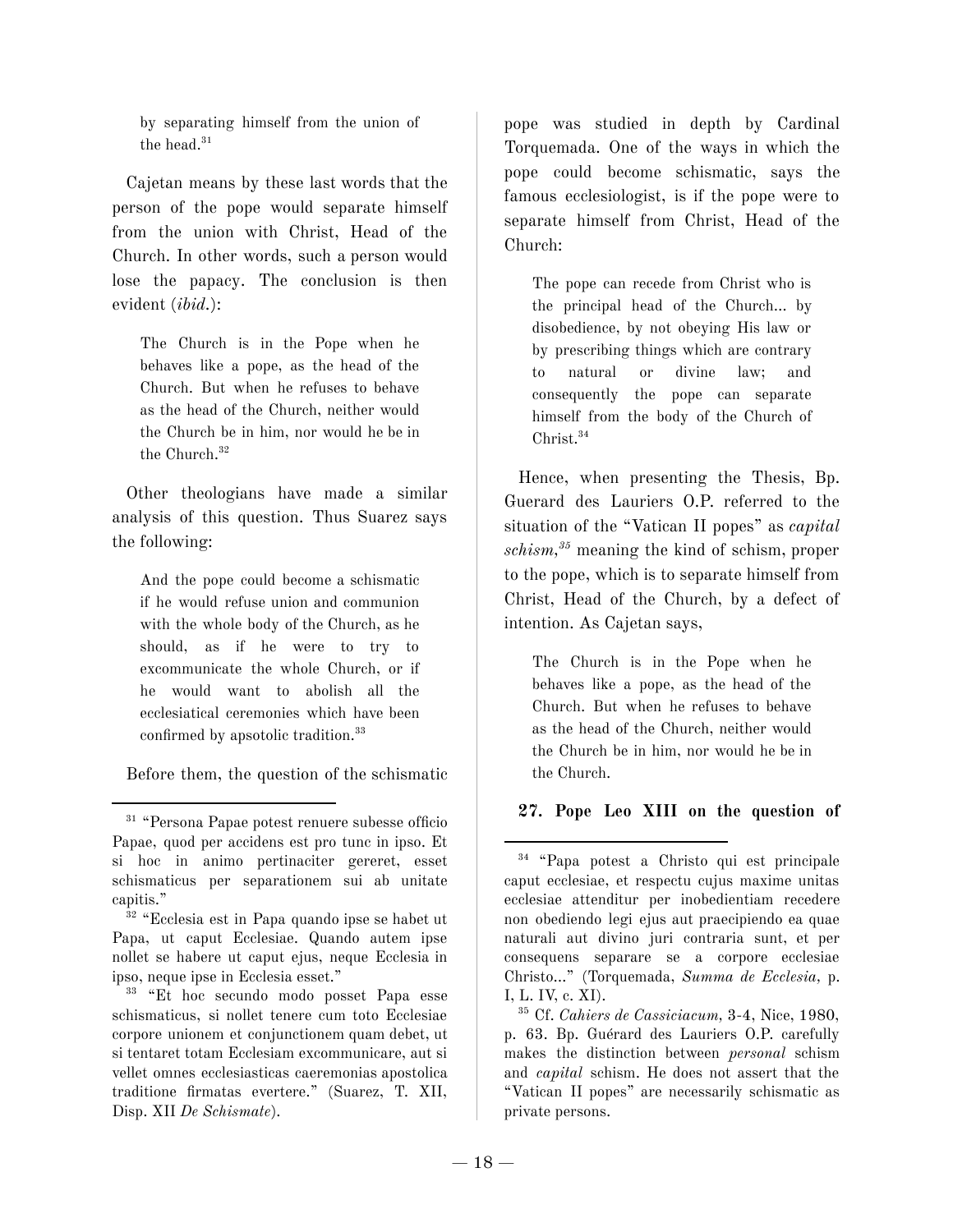#### **intention in the case of Anglican orders.**

Pope Leo XIII declared the invalidity of the Anglican orders by the Bull *Apostolicae curae,* of 1896, on account of a defect both of form and of intention. Concerning the intention of the minister, Pope Leo XIII explains:

The Church does not judge about the mind and intention, in so far as it is something by its nature internal; but in so far as it is manifested externally she is bound to judge concerning it.

Pope Leo XIII makes it clear that an intention is by nature something internal, and which is manifested externally. He further confirms that this intention is able to be judged not inasmuch as it is internal, but inasmuch as it is being manifested externally, which is the same principle used by the Thesis in the present argument.

A further comment may be here made on the following words of Leo XIII in the same Bull:

If the rite be changed, with the manifest intention of introducing another rite not approved by the Church and of rejecting what the Church does, and what, by the institution of Christ, belongs to the nature of the Sacrament, then it is clear that not only is the necessary intention wanting to the Sacrament, but that the intention is adverse to and destructive of the Sacrament.

Pope Leo XIII clearly explains that to deliberately reject a rite of the Church, replacing it with another that does not anymore reflect "what, by the institution of Christ, belongs to the nature of the Sacrament," is tantamount to not having the required intention. We shall see later how to

safeguard the sacraments of the Church and in particular to safeguard the Holy Sacrifice of the Mass must be intended by the person who accepts the election to the papacy. It appears then very clearly as a consequence that to intend to deliberately reject the traditional Roman rite and to replace it with another that does not anymore reflect "what, by the institution of Christ, belongs to its nature," would also, by analogy, be a clear defect of intention in the acceptance of the papacy.

# **28. Authority has an essential order to the common good.**

What is therefore the objective intention required to validly accept the papacy? It is the objective end for which it was established by Christ. Now the end of any authority is the common good of the society over which it rules. This is true even of civil authorities. Authority has an essential order to the common good, so much so that a law issued against the common good is no law at all. 36

# **29. Comparison and differences between the papacy and a natural authority.**

As we have said, a law issued against the common good is no law at all. In civil powers, one illegitimate law would not however necessarily render its lawgiver illegitimate, if the latter preserves a habitual order to the common good. One would have to ignore the illegitimate law and observe the other ones.

There is, however, this important difference with the supreme authority of the Church. In the case of the papacy, as we have

<sup>36</sup> St. Thomas Aquinas, Summa Theologiae, I-II, q. 90, art. 2 and 3. This topic has been extensively explained by Bishop Donald Sanborn, *On Being a Pope Materially*, Second Section.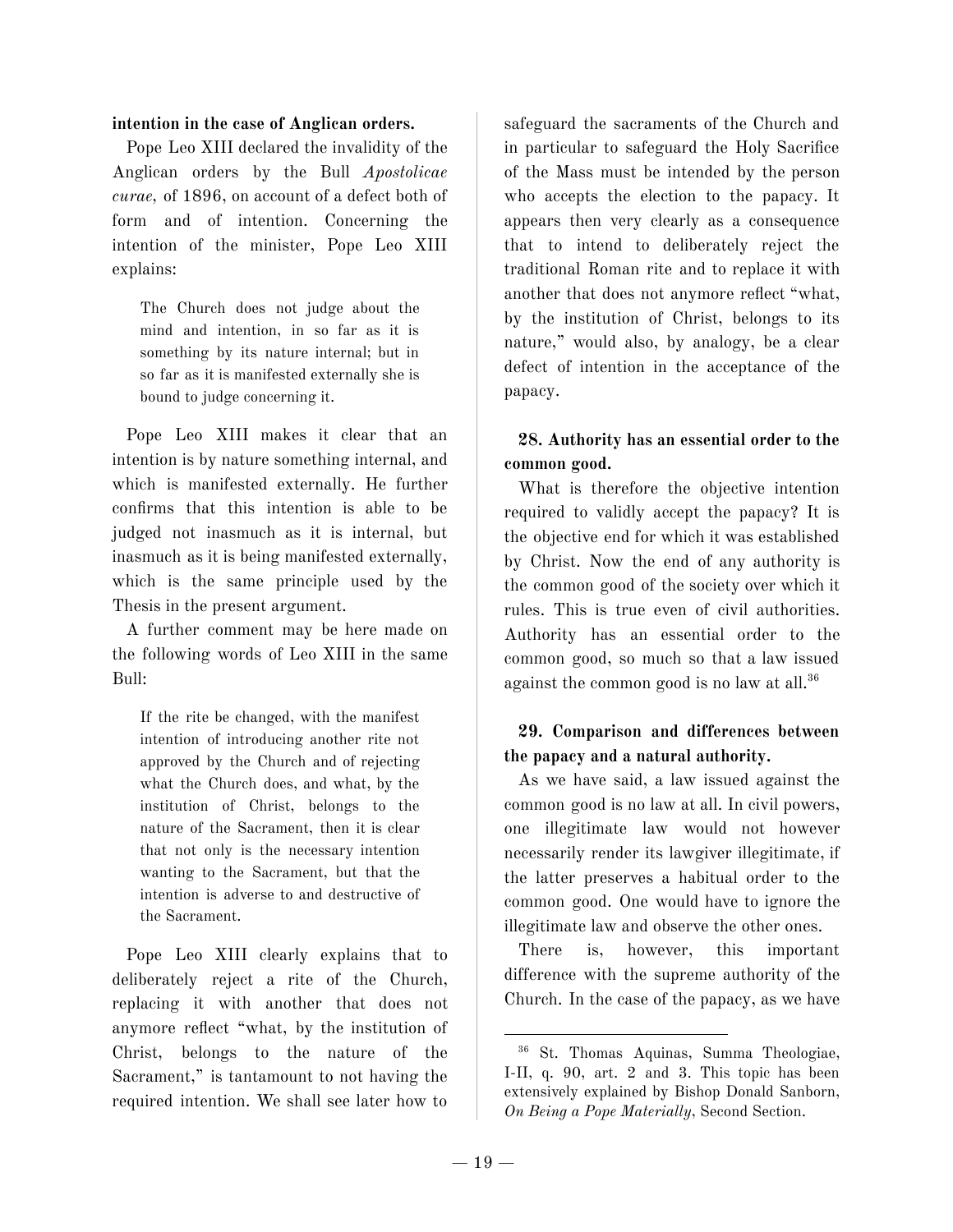seen previously, the supreme authority is constituted by an immediate communication from Christ. Now, the assistance of the Holy Ghost has been divinely promised with this habitual communication from Christ. The Roman Pontiff is therefore infallibly assisted by Christ, and could never promulgate a universal law which would be harmful to the Church (as is explained in the chapter on the indefectibility of the Church).

Hence, while it is sometimes justified to "recognize" a civil government while "resisting" its unjust laws, this policy can

never be justified with regard to the supreme government of the Holy Catholic Church and its universal laws.

As a consequence, the Roman Pontiff either possesses supreme authority, or he does not possess supreme authority. There is no middle ground possible. The habitual intention to procure the common good of the Church is still required, however, in order to receive this authority from Christ, since it is the essential end for which was instituted the papacy.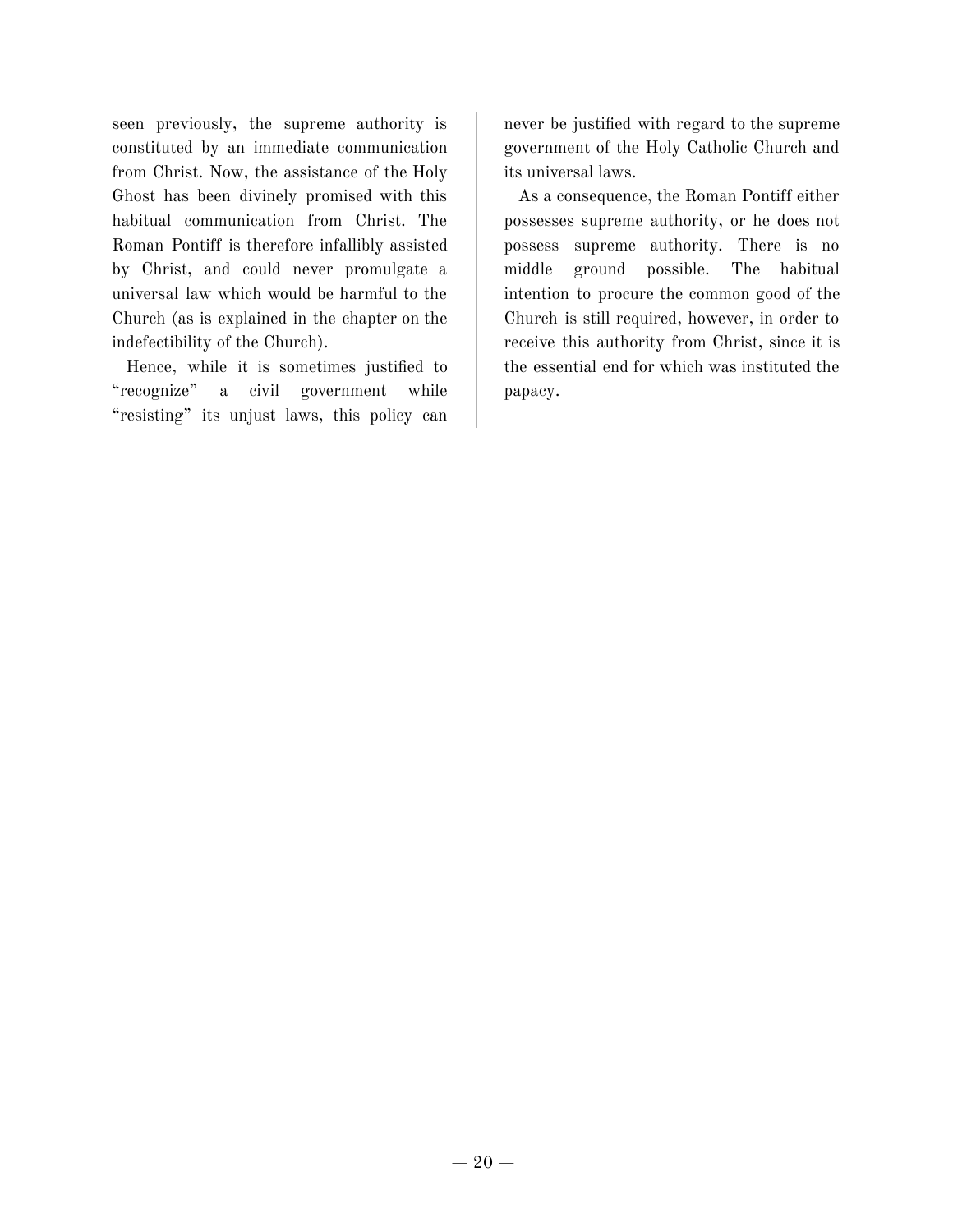#### FIFTH ARTICLE

# **WHAT IS THE COMMON GOOD OF THE CHURCH, WHICH THE ELECT MUST OBJECTIVELY INTEND?**

### **30. The supreme law of the Church indicates its common good.**

Since a law is ordered to the common good, the supreme law of the Church is an accurate indication of its supreme good. This supreme law of the Church is the glory of God and the salvation of souls, *salus animarum suprema lex*.

This salvation of souls can be further explained by considering the threefold mission of the Church: to teach, to rule, and to sanctify the faithful, in order to lead them to heaven. It is therefore clear that the end of the Church includes the preaching of the faith (which demands condemnation of heresy as a consequence), the maintaining of holy disciplinary laws, and the sanctification of the faithful by the administration of sacraments.

# **31. Pope Pius XII provides us with an example of one thing which must be intended in order to accept the papacy.**

The Apostolic Constitutions on papal elections do not specify what the acceptance of the election imports. Nevertheless Pope Pius XII himself has indicated at least one thing which the elect should intend: if he be layman, he must intend to be consecrated a bishop in order to be able to accept the election:

Even if a layman were elected pope, he could accept the election only if he were fit for ordination and willing to be

#### ordained. 37

Indeed the pope is the bishop of Rome, and as we have said, one must accept the papacy as established by Christ. According to Pope Pius XII, therefore, Christ established the papacy in such a way that the elected candidate must be a bishop, or at least must agree to be consecrated a bishop. Pope Pius XII does not require the layman elected to the papacy to be consecrated a bishop *in order to then become the pope;* he merely indicates that a non-bishop must have the will to be consecrated a bishop in order to have a valid acceptance of the papacy. The layman, if he did so, would be pope at once, even before being ordained a priest and consecrated a bishop. To be deprived of the power of orders, therefore, does not deprive him of the pontificate, but of an intention contrary to the pontificate. A lack of intention to be consecrated a bishop introduces a defect in the consent, and therefore prevents the elect from being able to properly accept the election. This would, for a greater reason, be true of someone who, in a more general way, does not have the habitual intention to procure the good of the Church. It would thus be possible for an elect to pronounce acceptance invalidly, because he lacks the necessary intention.

#### **32. Another example taken from Church**

<sup>37</sup> Pope Pius XII, *Address to the Second World Congress of the Lay Apostolate,* October 5th, 1957.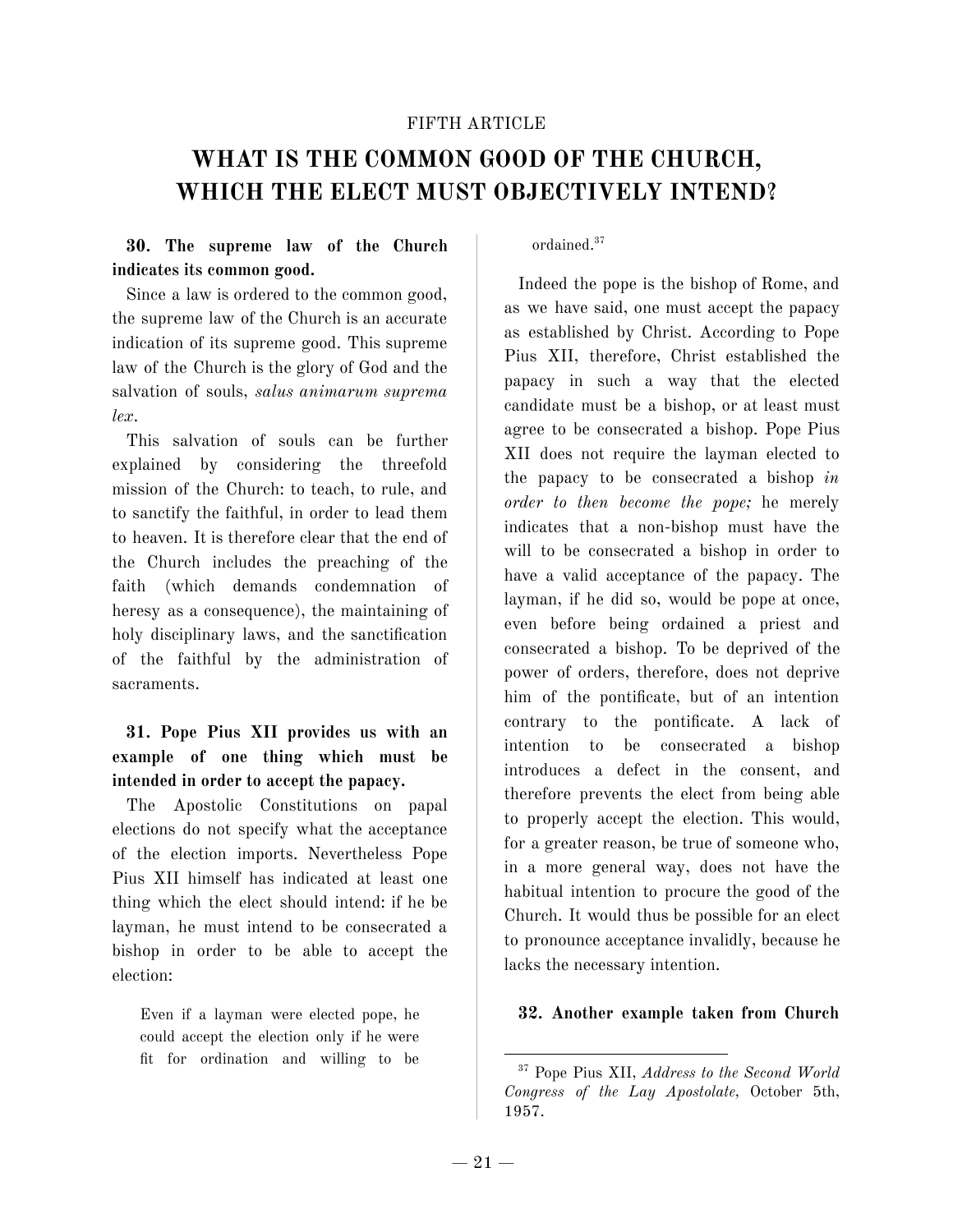#### **history.**

During the terrible crisis of the great Western Schism, there were up to three simultaneous claimants to the papacy, three "popes" at the same time, each claiming to be the only real one. One claimant was residing in Rome (Gregory XII), another in Avignon (Benedict XIII), and the last one in Pisa (John XXIII). Ultimately, two of them (John XXIII and Benedict XIII) were deposed by the Council of Constance, and the other (Gregory XII) renounced the papacy. It was very difficult in this period for Catholics to know which pope was the true pope, and this has continued to be discussed by historians, although there seems to now be a consensus that Gregory XII was the true pope. This touches on the question of a doubtful pope. *Papa dubius, papa nullus*, says the axiom, *a doubtful pope is no pope.* But it could happen (and this was the case of Gregory XII) that a true pope, validly elected, and therefore truly possessing the supreme authority over the universal Church may become doubtful, not before God and in reality (*coram Deo*), but in the common estimation of men and in the eyes of the Church (*coram Ecclesia*). On account of the supreme necessity for the Church to know with certainty the identity of her supreme pastor, the Church is in this case entitled to assess the situation and require from doubtful popes that they resign, following a process similar to that reserved to the heretical pope. After the general Council has asked the doubtful pope to resign, even if he should refuse, he would have proven guilty of a schismatical attitude by not attending to this extreme need of the Church, and therefore clearly deprived of the authority of Christ, if in fact he formerly had it. In other words, even if, by hypothesis, a true pope

before God and in reality, but doubtful before the Church, would refuse to resign his claim, he would by this refusal actually lose the papacy anyway, since to refuse to cooperate in such a grave matter is tantamount to schism. This is the explicit teaching of great theologians such as Azor, Cajetan, Suarez, John of St. Thomas, Zapelena, etc. And these were the principles applied by the Council of Constance to solve the great Western Schism. Incidentally, a false council in Pisa tried to do something similar, and pretended to depose the two other claimants, in favor of the claimant of Pisa, called John XXIII. This Council was illegitimate, however, and did not follow the necessary process, as explains Muzzarelli in his work where he also explains the principles presented above. 38

It appears very clearly in this example that to intend the common good of the Church is a requirement of the papacy, and that to not intend this good of the Church would make a pope lose the papacy. In this particular case, the good of the Church was to willingly cooperate in ending the schism by renouncing any claim to the papacy, so as to proceed to a single election that might unite all.

<sup>38</sup> Alphonse Muzzarelli S.J., *De Auctoritate Romani Pontificis in Conciliis Generalibus,* T. II, Gandavi, 1815, p. 364.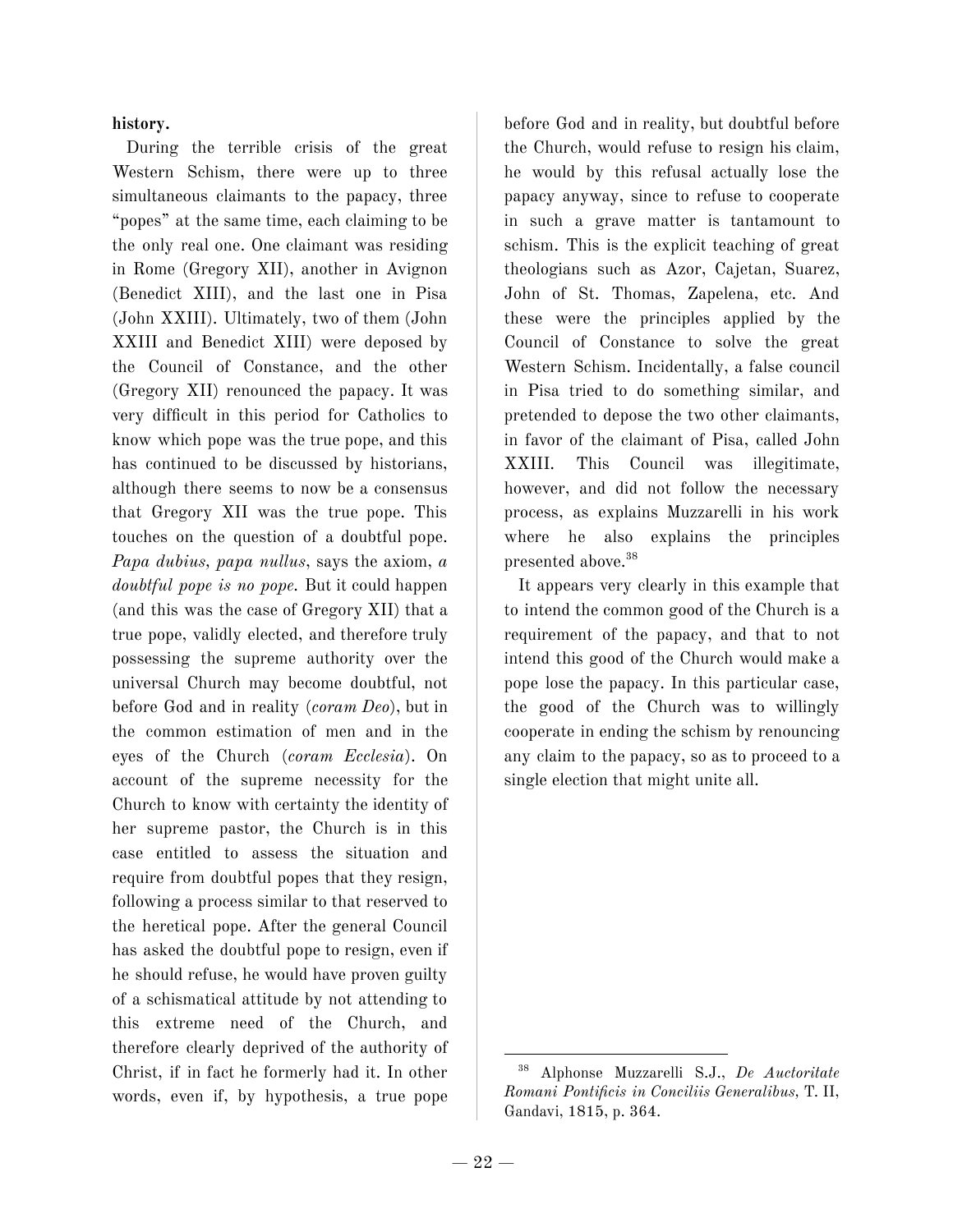#### SIXTH ARTICLE

# **A CONFIRMATION FROM THE HISTORY OF THE PAPAL CORONATION OATH**

#### **33. Is there such a thing as a papal oath?**

The existence of an oath which the pope-elect would take has been one of the things which are sometimes much spoken about without ever really knowing if it is true, or exactly what it entails. There is indeed such a thing as a papal oath, and it has been in use for many centuries. The "Vatican II popes" have sometimes been accused of perjury for having broken the papal oath, but nowhere is it proven that they took this oath in the first place. This oath does however give an adequate presentation of what the office of the papacy is all about, and, in that regard, certainly the "Vatican II popes" have not fulfilled the requirements of the papacy as they are put forth in this traditional oath. And under this last aspect, an overview of the history of the papal oath is relevant.

#### **34. The** *Liber Diurnus***.**

What is commonly referred to as "the papal oath" refers to a formula contained in the *Liber Diurnus,* of which we shall give a brief presentation.

After the quick spreading of the faith in the Roman Empire and the conversion of Constantine, the prestige of the supreme office of the papacy steadily increased. The Roman pontiff was able to govern the Church in a way which was everyday more stable, and, as a consequence, more regular and standardized. Soon appeared books in which the acts of the Roman Pontiffs were described and regulated. These acts could be

of two sorts: the priesthood and the government (or *order and jurisdiction*), since the Roman Pontiff belongs to the supreme degree of these two aspects of the Catholic hierarchy. The liturgical functions exercised by the Roman Pontiff were codified in a book called the *Ordo Romanus;* while the rules of government and administration were gathered in another book called the *Liber Diurnus. <sup>39</sup>* This book, whose Latin name could be broadly translated as "the daily book," contains all the formulas which the Roman Pontiff, assisted by his chancellery, would need to govern the Church: formulas to institute bishops, formulas to send to civil powers for different purposes, formulas for the concession of relics, formulas for all kinds of privileges.

Although, as we have explained, the *Ordo Romanus* was the book dedicated to liturgical functions, while the *Liber Diurnus* was a collection of administrative formulas, certain

<sup>39</sup> More recently, it has been speculated that the manuscripts which we have would actually not be copies of the official *Liber Diurnus* itself, which was used by the Holy See, but rather these manuscripts would be a school-book, bearing the same name, and containing copies of the official formulas, for the training of young notaries. We leave these controversies to historians. In the practical order, it is clear that these formulas have been in use, and particularly the formula of the papal oath, formula LXXXIII, which is the object of our attention. On that more recent theory, see L. Santifaller, *Die Verwendung des Liber Diurnus in den Privilegien der Päpste von den Anfängen bis zum Ende des 11 Jahrhunderts*, (*Mitteilungen des Instit. f. Öster. Geschichtsf.*, vol. xlix, 1935, pp. 224-366).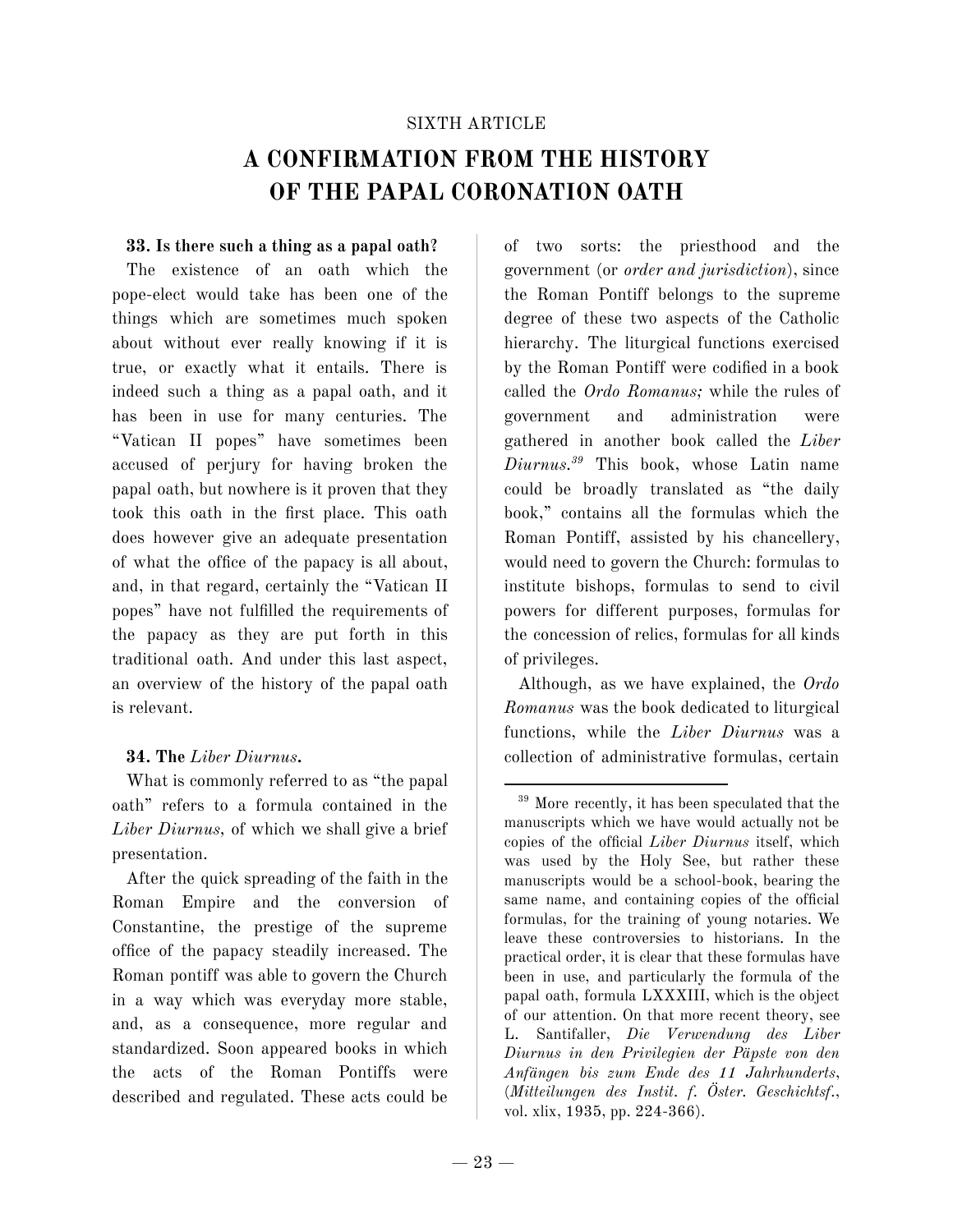acts of the Roman pontiff would sometimes contain both an exercise of the power of orders and of the supreme power of jurisdiction, and in this case whatever was the predominant character of the act would determine whether it was placed in the *Ordo Romanus* or in the *Liber Diurnus*. Thus the *Ordo Romanus* contains the formula of the decree of election of a bishop in the same place where it describes the rite of episcopal consecration. While, on the other hand, the coronation of the pope, which certainly is a magnificent liturgical rite, is registered in the *Liber Diurnus,* since it is part of the election of the successor of St. Peter. And thus it is that the ceremonies of consecration and coronation of the newly elected pope, which ceremonies include the profession of the famous papal oath, are contained in the *Liber Diurnus,* and not in the *Ordo Romanus,* as one could have expected.

The history of this *Liber Diurnus* has been the object of much research and controversy, both concerning its exact origin and content, and its recovery, centuries later. <sup>40</sup> This book having been used for many centuries, it is not a surprise that different editions would present small corrections or changes in the formulas which they contain. Thus the editions which Ivo of Chartres and Gratian were able to study in the XI<sup>th</sup> and XII<sup>th</sup>

centuries contained a few additions missing in former editions.

The author of the *Liber Diurnus* is unknown, but he was certainly working in the papal chancellery, as is evidently shown by the style, the knowledge of Roman formulas and privileges, as well as by his absolute mastery of ecclesiastical laws and customs.

The *Liber Diurnus* is estimated by E. de Rozière to have been written sometime between the end of the seventh century and the beginning of the eighth century. 41 According to Leclercq, however (*loc. cit.*), the diverse formulas have been gradually written at different periods of history, from the beginning of the seventh century to the  $\mathrm{IX}^\mathrm{th}$ century.

Certain formulas of the *Liber Diurnus* present indeed similarities with previous acts of the Roman pontiffs. In many instances, a new decree issued by one pope would essentially be a copy of an act of his predecessors, having only changed names, dates, and places. Thus it has been observed that as early as under Pope Gelasius (492-496), certain diplomatic acts were made into standard formulas by erasing proper names and places. And many formulas used under Pope Gelasius and Pope Gregory the Great (590-604) have striking similarities with the formulas contained in the *Liber Diurnus.*

The *Liber Diurnus* slowly fell in disuse, in favor of formulas more adapted to the new

<sup>40</sup> Cf. E. de Rozière, *Liber diurnus, ou recueil des formules usitées par la chancellerie pontificale du Ve siècle au XIe siècle*, Paris, 1869; H. Leclercq, *Liber diurnus Romanorum pontificum,* in *Dictionnaire d'Archéologie Chrétienne et de Liturgie*, Paris, 1930; L. Santifaller, *Die Verwendung des Liber Diurnus in den Privilegien der Päpste von den Anfängen bis zum Ende des 11 Jahrhunderts*, in *Mitteilungen des Instit. f. Öster. Geschichtsf.*, vol. xlix, 1935, pp. 224-366.

<sup>41</sup> This is deduced from different historical references contained in the formulas of the *Liber Diurnus.* "The redaction of the *Liber Diurnus* must have taken place between the year 681, time of the closure of the sixth general council, and the year 751, time of the fall of the exarchate [of Ravenna]." (E. de Rozière, *op. cit.,* p. XVIII).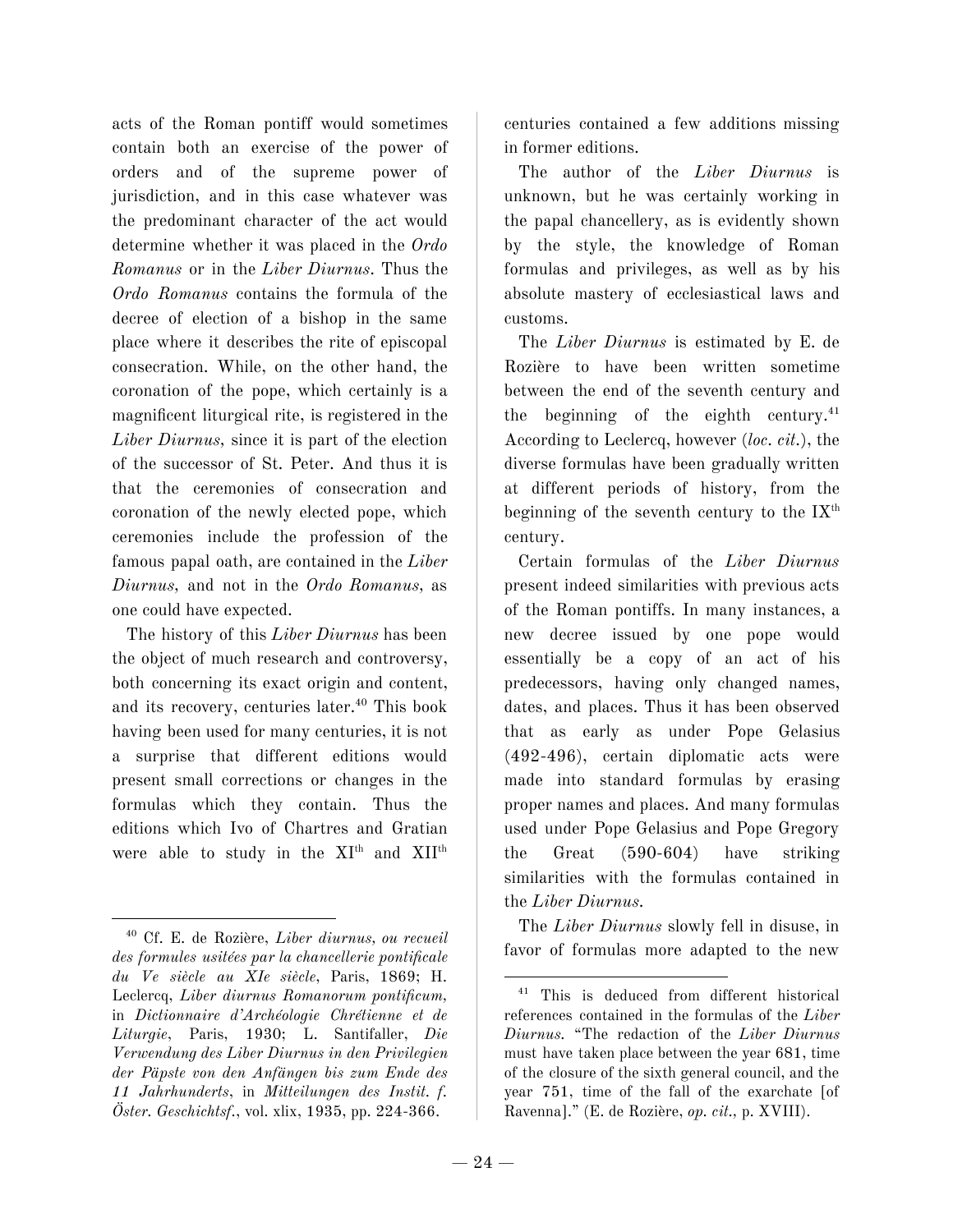condition of Christian society in the Middle-Ages. It was still listed by canonists of the  $XI<sup>th</sup>$  and  $XII<sup>th</sup>$  century as a source of ecclesiastical law, although historical documents show that its formulas were no longer used.

#### **35. The formula LXXXIII, or** *papal oath.*

We shall not debate here the exact content of this formula, since this is a disputed question, due to the fact that the extent manuscripts present small variations. We do not need to pursue such a scholarly work, since the different versions all contain essentially the same ideas, and particularly what matters most in our present discussion: the new pope professes to keep the traditional doctrine, discipline, and liturgy of the Church, in most solemn terms.

We here provide the profession attributed to the newly elected Pope Conon, who reigned for less than a year (from October 681 to his death in September 682). This profession would therefore date from the year 681. It is found, among other places, in the famous *Patrologia Latina* published by J.-P. Migne in Paris in 1864. <sup>42</sup> Here is an English translation <sup>43</sup> of this text:

In the name of the Lord and God, our Savior Jesus Christ, etc. Declaration …, month … I, … by the mercy of God priest and elected, and about to become the humble bishop of the Apsotolic See by the

grace of God, I profess to thee, blessed Peter prince of the Apostles, (to whom the Creator and Redeemer of all, the Lord Jesus Christ, has given the keys of the kingdom of heaven to bind and to lose in heaven and on earth, saying: *Whatsoever thou shalt bind upon earth, it shall be bound also in heaven: and whatsoever thou shalt loose upon earth, it shall be loosed also in heaven*), and I profess also to thy holy Church, which I received today to govern by thy assistance.

I profess to safeguard by all my efforts, up to my life and my blood, this rectitude of the true faith which, having been given by its author, Christ, has been transmitted by thy successors and disciples until my lowliness, and is found in thy holy Church, and I shall suffer patiently, with thy help, the difficulties of times.

I profess to safeguard the faith of the mystery of the holy and undivided Trinity, which is one God. I profess to safeguard the faith of the mystery of the dispensation, accomplished according to the flesh, of the only begotten Son of God Our Lord Jesus Christ. I profess to safeguard the faith of all the other dogmas of the Church, as they have been bequeathed in the universal councils, and in the decrees of the most illustrious and apostolic pontiffs, and in the writings of the doctors of the Church. Similarly I profess to safeguard everything which was handed from thee for the preservation of your and our orthodox faith.

I profess to keep integrally, to the iota, the holy and universal councils, namely, the council of Nicea, the council of Constantinople, the first council of

<sup>42</sup> P. L., Tomus CV, col. 39-49.

<sup>43</sup> To make more sense of the text, we have taken the liberty to repeat the expression "I profess" which in Latin is said at the beginning and is implicitly understood throughout the profession. We have also taken the liberty to divide long sentences, to facilitate the reading. The suspicious reader is invited to verify the original Latin in the *Patrologia.*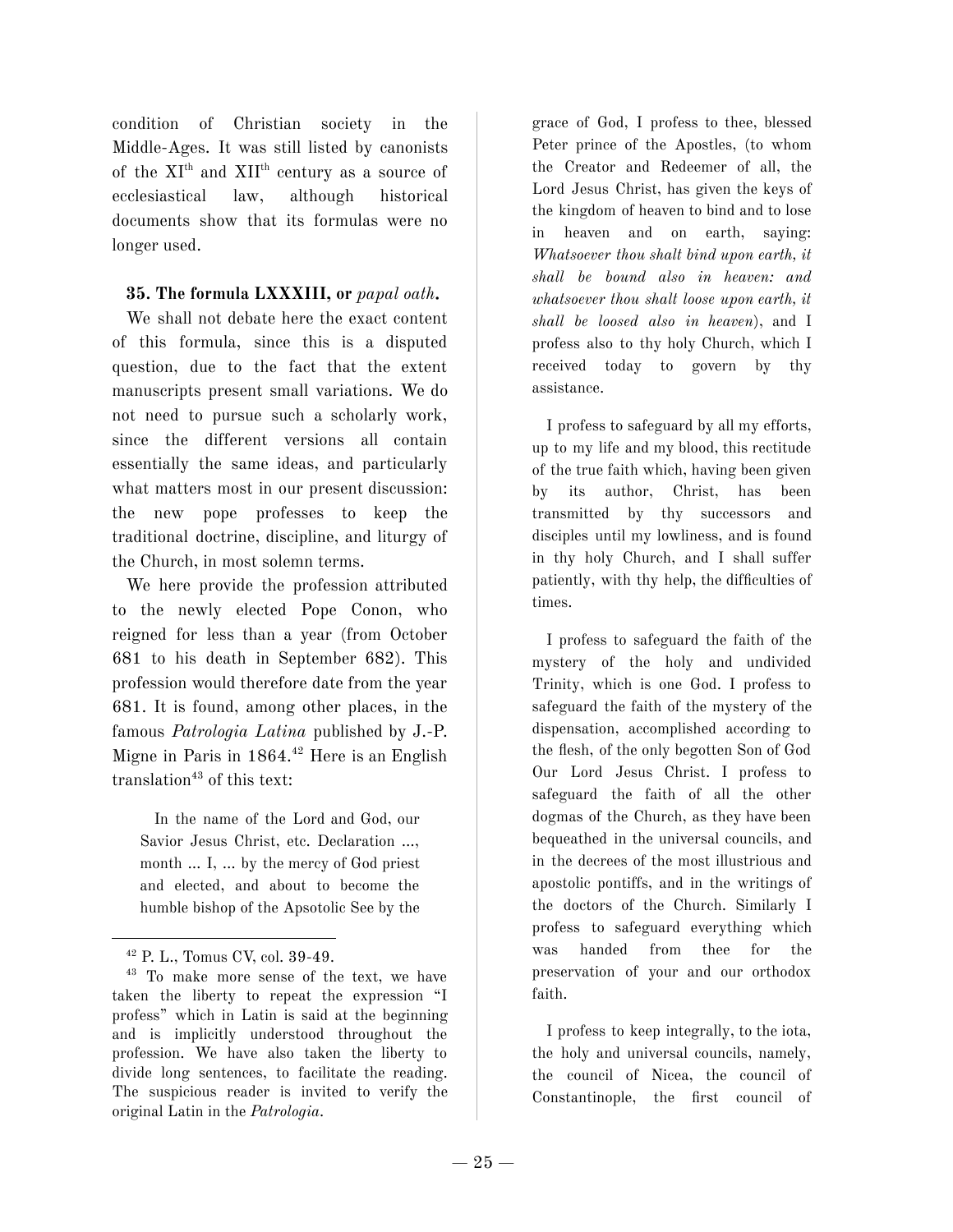Ephesus, the council of Chalcedon, and the second council of Constantinople, which was celebrated during the reign of the Emperor Justinian, of pious memory. And I profess to safeguard, thoroughly and wholly, together with the other councils, with the same honor and veneration, the sixth council, which was recently gathered under my apostolic predecessor Agatho, and the emperor Constantine [IV] of pious memory. I profess to preach what they have preached, and to condemn, by mouth and heart, what they have condemned.

I yet profess to confirm and keep intact, and to safeguard in the stability of their vigor, as has been established, with great diligence and tenacity, all the decrees of our predecessors, the apostolic pontiffs, whatever they have established and approved in synods. I profess to condemn by a sentence of equal authority whatever or whomever they have condemned or repudiated.

I profess to keep inviolate the discipline and rite of the Church as I found it, and as it has been transmitted to me by my predecessors.

And I profess to work to keep entirely the things of the Church, and to ensure that they are entirely kept.

I profess to change or diminish nothing of the tradition which has been kept by my illustrious predecessors, nor to admit any novelty. On the contrary I profess to fervently safeguard and venerate with all my strengths and efforts what they have transmitted, as their true disciple and follower.

I profess to correct anything contrary to canonical discipline; and I profess to safeguard the sacred canons and

constitutions of our pontiffs as if they were divine and heavenly commandments, being aware that I shall give you a strict account of all things which I profess, in the divine judgment, as occupying your place, through God's design, and fulfilling this role, helped by your intercession.

I profess that if I should presume to do or allow anything contrary to these, you shall be unpropitious to me in the day of divine judgment.

I also beseech thee to grant me help to be careful to keep these things diligently and carefully in this corruptible life, that I may appear blameless in front of the judge of all, Our Lord Jesus Christ, when He shall come to strictly judge on the things which He has entrusted, that He may make me partake the lot of the right, and place among your faithful disciples and successors.

I have written this profession with my own hand, as it is contained above and was indicated to me by the notary and archivist. And with a pure mind and a devout conscience, I have sincerely presented by a physical oath this profession to you, blessed Peter, apostle and prince of all the apostles.

# **36. History of the formula LXXXIII.**

As said above, the formula LXXXIII first appeared in the *Liber Diurnus* no later than the eighth or ninth century, but was probably already being used earlier, in some form or other.

An eminent canonist of the XI<sup>th</sup> century, Ivo of Chartres (1040-1115), reproduced in his works two fragments of the formula LXXXIII, which is the profession of faith of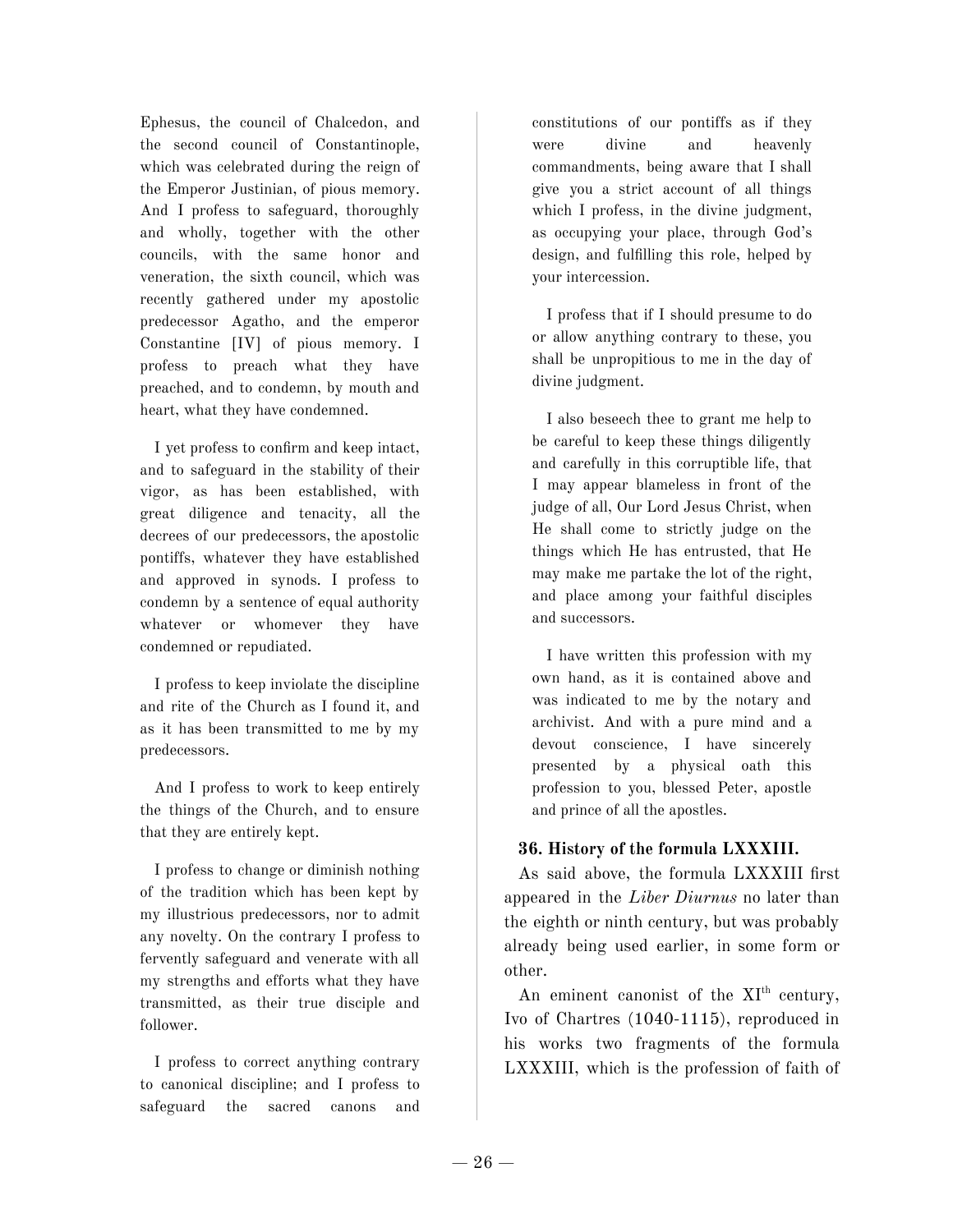the newly elected pontiff.<sup>44</sup> Another prominent canonist of this period, Cardinal Deusdedit (XI<sup>th</sup> century), reproduced in his works not only the formula of the profession of faith of the newly elected pope, but also the formulas of his election and consecration. <sup>45</sup> Bishop Anselm of Lucca (1036-1086) and the great canonist Gratian (XI-XII th century) both reproduced in their works some fragments of the formula LXXXIII, which is the profession of faith made by the newly elected pope.

This formula LXXXIII, which is the object of our attention, is said by E. de Rozière to be the formula which survived best the passage of time. Thus in addition to the references given above, it is proven that this formula was still known in the XVI<sup>th</sup> century, when even the name of the book *Liber Diurnus,* which contained it, had long been forgotten.

Hence, Antonio Agustín y Albanell (1516–1586), archbishop of Tarragona, and a pioneer in the historical research of Canon Law, reproduced the formula in his work on pontifical law. <sup>46</sup> But when commenting on the Decree of Gratian, which contained a passage of the same formula, indicating its origin as being from the *Liber Diurnus,* the learned archbishop candidly confessed being ignorant of any book bearing the name of *Liber Diurnus.* 47

Baronius <sup>48</sup> also reproduced the formula in his famous work of history, the *Annales,* when discussing the year 869 (n. 59), to show that the eighth ecumenical council, celebrated in Constantinople <sup>49</sup> under Pope Hadrian II, was received by the whole Church, and that profession of adherence to this council was included in the professions of faith, including the profession of faith made by the newly elected pope (i.e., the "papal oath", or formula LXXXIII of the *Liber Diurnus*).

It is difficult to assert whether the formula continued to be used after the XI<sup>th</sup> century, when the *Liber Diurnus* itself slowly began to be forgotten.

Some historians have contended that the formula of the papal oath (the formula LXXXIII of the *Liber Diurnus*) has been used by Pope Boniface VIII (1230-1303). 50 Other historians have contested the authenticity of the profession made by Boniface VIII, but it is clear that the formula was known to William of Nogaret and his jurists, who, contesting the legitimacy of Boniface VIII, argued that Pope Celestine V was not able to renounce the papacy, as he did in 1294. Nogaret adduced a number of

<sup>44</sup> Ivo of Chartres, *Panormia,* L. II, c. 103; *Decretum,* part. IV, c. 132 and c. 197. He also quotes a passage from this same formula in a letter addressed to the archbishop of Lyons (*Epist.* LX).

<sup>45</sup> Cf. de Rozière, *op. cit.,* p. XXXIV.

<sup>46</sup> Antonius Augustinus, *Epitome juris pontifici,* L. V, tit. X, c. 54, Tarragona, 1587.

<sup>47</sup> "Is liber non extat, quod sciam, hoc titulo." (Antonius Augustinus, *De emendatione Gratiani,* L. I, d. 20, ed. Baluz., p. 233).

<sup>48</sup> Cardinal Caesar Baronius (1538-1607) was a prominent member of the Congregation of the Oratory, and faithful disciple of St. Philip Neri. Asked by the Saint to give lectures of history in Rome for three decades, he eventually wrote them down as the *Annales Ecclesiastici,* a milestone of Church history. Cardinal Baronius also undertook an important reform of the Roman martyrology. He is considered by all as one of the most learned historians of the Church.

<sup>49</sup> The Council of Constantinople celebrated under Pope Hadrian II in 869 is the fourth ecumenical council of Constantinople, and the eighth ecumenical council of the Church.

<sup>50</sup> Cf. E. de Rozière, *op. cit.,* p. 174.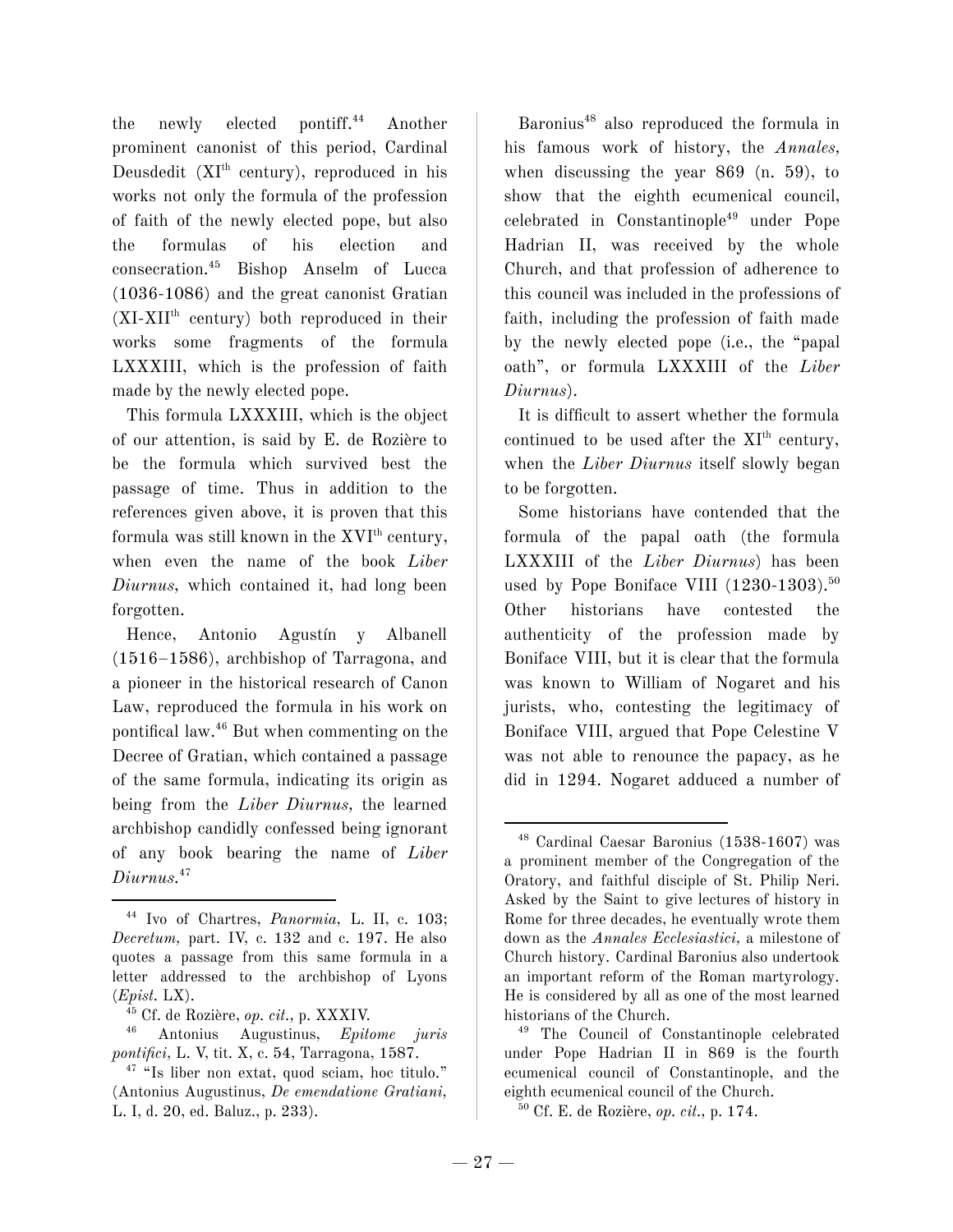reasons<sup>51</sup> to support his argument, and the reason 24th is based on the formula of the papal oath contained in the *Liber Diurnus.* Although recognizing that this formula is not anymore in use, Nogaret rightly argues that the content of the old formula is still relevant inasmuch as it shows the extent of the acceptance of the papacy. He wrongly argues, however, that it implicitly contains a promise to never resign from the papacy. We here provide a translation of his argument:

The  $24<sup>th</sup>$  reason is that to the state of the papacy is attached a profession and a vow, as it appears from the content of the profession of the Roman Pontiff which is found in the *Liber Diurnus,* of which a part is also found in the Canon. And in this profession it explicitly says that the Roman pontiff makes profession and promises to God and to Peter the Prince of the Apostles, that for as long as he lives he shall take care of the fold of the Lord entrusted to him, and he shall govern the Church according to the decrees and canons of the holy councils, and of the Fathers, and by the counsel of the Cardinals of the holy Roman Church. He is therefore bound by a vow and a profession, and he is obliged to fulfill his duties for as long as he lives. But it is notorious and evident that one cannot renounce his vows and professions and what he is obliged to by a vow and a profession. All agree to this, and no one says the opposite. Hence the pope is not able to renounce, since he is obliged for as long as he lives, since he is bound by a

vow and a profession. **And if one were to object that in the past the Roman pontiffs used to make this profession, but that today they do not anymore profess it verbally, the answer is very obviously evident, that those who receive the papacy tacitly vow and profess all of these things.** Indeed the profession is attached to the office, and all agree that an interpretative vow obliges just as much as an explicitly emitted vow. This can be seen in the sacred orders of the subdiaconate, the diaconate and the priesthood, in which reception in the Western Church the ordinands are understood to be obliged to chastity in just as if they made open profession of it. The same thing must be said here about the vow and profession of the supreme pontificate. And it is thus evident, very clearly, that the pope cannot renounce. [Emphasis added] 52

<sup>52</sup> "Vigesimo quarto, quia annexa est statui Papatus professio et votum, sicut apparet ex tenore professionis Romani Pontificis, quae habetur in libro Diurno, cuius etiam professionis pars habetur in Canone, et in illa professione habetur expresse quod profitetur et promittit Deo et Principi Apostolorum Petro, quod quamdiu vivet curam gerit gregis Dominici sibi commissi, et gubernabit Ecclesiam secundum decreta et canones sanctorum Conciliorum, et Patrum, et de consilio Cardinalium sanctae Romanae Ecclesiae: Ergo obligatus est ad curam gerendam quamdiu vivit ex voto et professione astrictus. Illud autem notorie constat, quod votis et professionibus, et iis ad quae quis voto et obligatione obligatur, secundum omnes, nemine contradicente renuntiari non potest, et sic nec Papa renuntiare potest, obligatus quamdiu vivit ex voto et professione astrictus. Et si dicatur quod ita profitebantur antiquitus Romani Pontifices, sed hodie non profitentur de facto verbaliter: responsio manifestissime patet, quia recipientes nunc Papatum tacite vovent et profitentur haec omnia : nam statui professio est annexa, et secundum omnes votum interpretativum ita obligat, sicut expresse emissum: quod est videre in sacris

<sup>51</sup> These were entitled *Rationes quibus probatur quod Bonifacius legitime ingredi non potuit Celestino vivente*, and they are reproduced in P. Dupuy, *Histoire du Différend d'entre le Pape Boniface VIII et Philippe le Bel Roy de France*, Paris, 1655, pp. 448 and ff.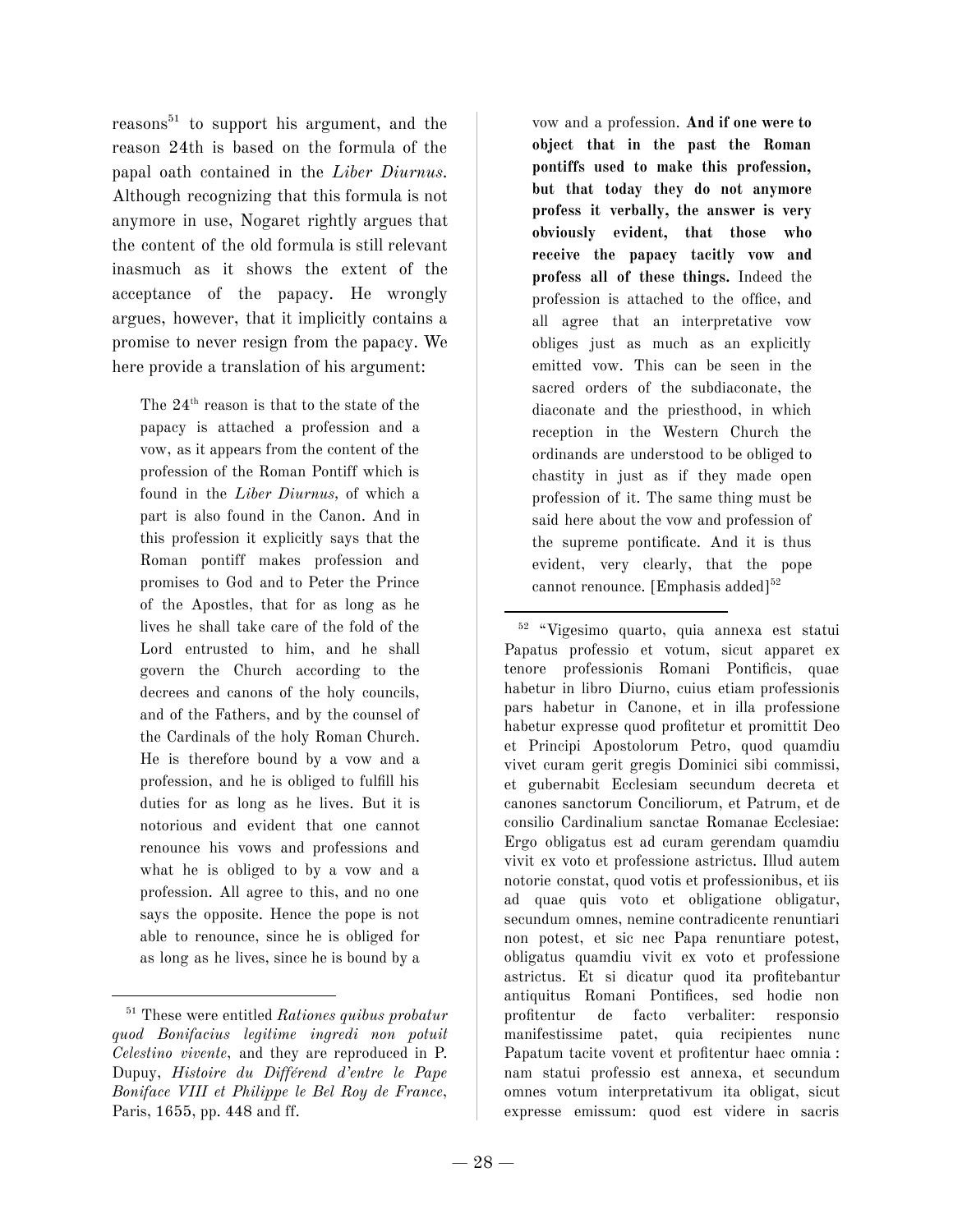It is clear from this argumentation of Nogaret that the formula of the *Liber Diurnus* was no longer being used at the time of Boniface VIII. He is right in arguing that what is stated in this formula represents the extent of the acceptance of the papacy by the pope-elect, even if the formula is no longer in use. He is wrong in trying to interpret this formula as equivalent to some sort of vow to never renounce the papacy.

# **37. The profession imposed by the Council of Constance.**

Although the formula of the *Liber Diurnus* was abandoned, the idea itself of imposing some sort of profession of the newly elected pope will occasionally make a new appearance in Church history. The Council of Constance, in 1417, had to address and solve the horrendous crisis of the Western Schism, during which there were simultaneously two or three claimants to the papacy. The Council of Constance urged them to renounce their claims, for the sake of the common good of the Church, which required that one new pope be universally accepted. The Council of Constance thus became very aware of the necessity for any Roman pontiff to look for the glory of God and the salvation of souls, and not for his own ambition and glory.

The Council of Constance thus imposed on the pope-elect a profession of faith which includes a promise to keep the Catholic Faith and the traditional rites of the Church:

In the name of the holy and undivided Trinity, Father and Son and Holy Ghost. Amen. In the year of our Lord's nativity one thousand etc., I, N., elected pope, with both heart and mouth confess and profess to almighty God, whose church I undertake with his assistance to govern, and to blessed Peter, prince of the apostles, that as long as I am in this fragile life I will firmly believe and hold the catholic faith, according to the traditions of the apostles, of the general councils and of other holy fathers, especially of the eight holy universal councils, namely the first at Nicea, the second at Constantinople, the third at Ephesus, the fourth at Chalcedon, the fifth and sixth at Constantinople, the seventh at Nicea and the eighth at Constantinople, as well as of the general councils at the Lateran, Lyons and Vienne, and **I will preserve this faith unchanged to the last dot and will confirm, defend and preach it to the point of death and the shedding of my blood, and likewise I will follow and observe in every way the rite handed down of the ecclesiastical sacraments of the Catholic Church.** This my profession and confession, written at my orders by a notary of the holy Roman Church, I have signed below with my own hand. I sincerely offer it on this altar N. to Thee, almighty God, with a pure mind and a devout conscience, in the presence of the following. Made etc.<sup>53</sup>

This profession presents a few differences from the formula LXXXIII of the *Liber Diurnus,* but was clearly meant to be its continuation and revival, and essentially contains the same promises: to safeguard the

ordinibus, Subdiaconatu, Diaconatu, et Sacerdotio, ex quorum susceptione perinde interpretative in Occidentali Ecclesia obligantur, sicut si profitentur expresse castitatem : sic dicendum est hic in voto et professione summi pontificatus. Et sic patet manifestissime quod renuntiare non possit." (in P. Dupuy, *Histoire du Différend.,* p. 459).

<sup>53</sup> Council of Constance, Session 39, October 9<sup>th</sup>, 1417. Emphasis added.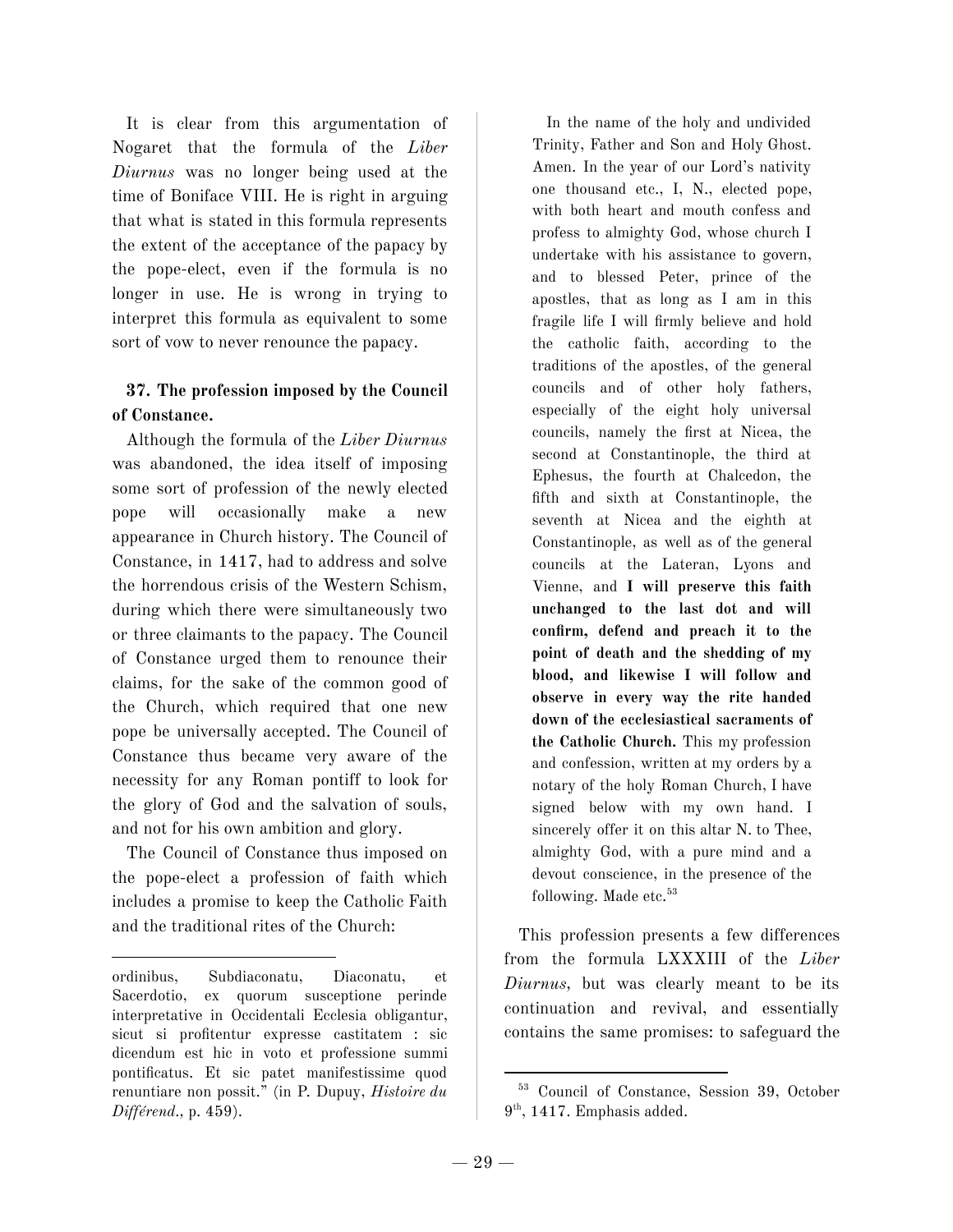deposit of Divine Revelation entrusted by Christ to the Church and, for that purpose, to faithfully protect and safeguard the traditions of the Church.

We have not been able to determine the historical length of use of this new formula.

# **38. Did the "Vatican II popes" take the papal oath?**

No they did not. We are certain of this fact, thanks to a number of reasons.

Firstly, it is certain that it was no longer part of the ceremony of the papal coronation, already before Vatican II. Some authors, such as Charles Pichon, <sup>54</sup> describe in the most minute details every single ceremonial step happening from the last agony of a dying pope (which itself is accompanied by a number of ceremonies), through the convocation and proceedings of the conclave, up to the solemn crowning and enthronement of the new pope. Never do they mention any oath being taken by the newly elected pontiff. It *seems*, therefore, that the papal oath was no longer part of the coronation ceremony, already at the time of Pope Pius XII, and probably has been in disuse for a long time before that.

Secondly, the official booklets<sup>55</sup> published by the Holy See to help the assistants to follow the ceremonies of coronation of John XXIII and Paul VI are very detailed, and

they do not indicate any oath being taken at any time. Neither did any historical witness ever assert such a fact.

Thirdly, after the definite deposition of the tiara by Paul VI, the "Vatican II popes" have no longer gone through any coronation ceremony at all. It is in this ceremony that the pope, in the past, would pronounce this papal oath.

Hence we must conclude that the "Vatican II popes" have never explicitly taken such an oath.

# **39. The existence of this oath proves nonetheless the necessity of having the proper intention.**

It is sufficient for our purpose here to have shown that a papal oath has existed, and has been used for a few centuries. Despite its different versions, it is clear that it included a solemn promise to faithfully preserve the doctrine, discipline, and liturgy of the Church. This is indeed the purpose of the papacy; this is why it was established by Christ. It is why someone would ever become pope in the first place. The oath is only making official and solemn something which is always understood when a man accepts the office of the papacy.

Hence, under this aspect, the historical existence of this oath shows very clearly the mind of the Church on this matter: one who is elected pope must necessarily agree and consent to promote the glory of God and the salvation of souls, through the careful safeguarding of the doctrine, discipline, and liturgy of the Church.

The oath is there only to make it more evident, as the oath taken by the U.S. president makes it evident that he intends to safeguard the American Constitution. Should

<sup>54</sup> Charles Pichon, *Le Pape, le Conclave, l'Élection et les Cardinaux,* Paris, 1955. This book is a goldmine of information for anyone interested in this question.

<sup>55</sup> These have now been made public. Cf. Bartłomiej Krzysztof Krzych, *Sollemnia Coronatio Summi Pontificis. The "Ordines" of the Coronation Masses of Popes John XXIII and Paul VI,* published in *Ruch Biblijny i Liturgiczny,* Volume 72, Number 1, 2019 (link available on caeremonialeromanum.com.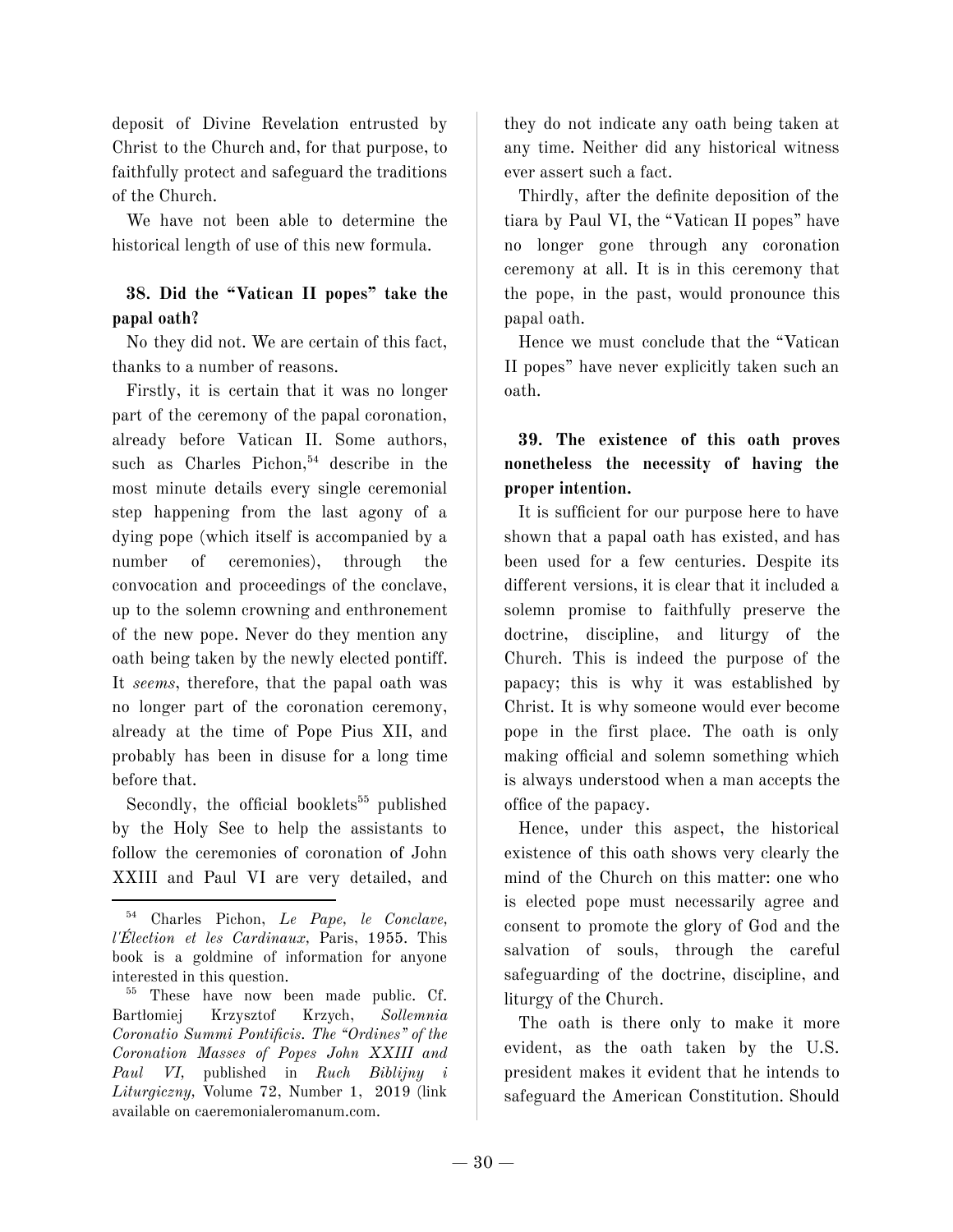he refuse, he could not become the president. Should the pope-elect refuse the content of the coronation oath, he could not be accepted as a legitimate Roman pontiff.

This is true not merely on account of a question of ceremony which would have been infringed, but rather because by its very nature the papacy is ordered to the ends

presented in the oath, and that to refuse them is tantamount to refusing to become the pope.

As a conclusion, therefore, this oath is a clear exposition of what accepting the papacy really means, and a positive proof that if a pope-elect were to refuse the papacy as it is thus objectively described, he could not become a true pope.